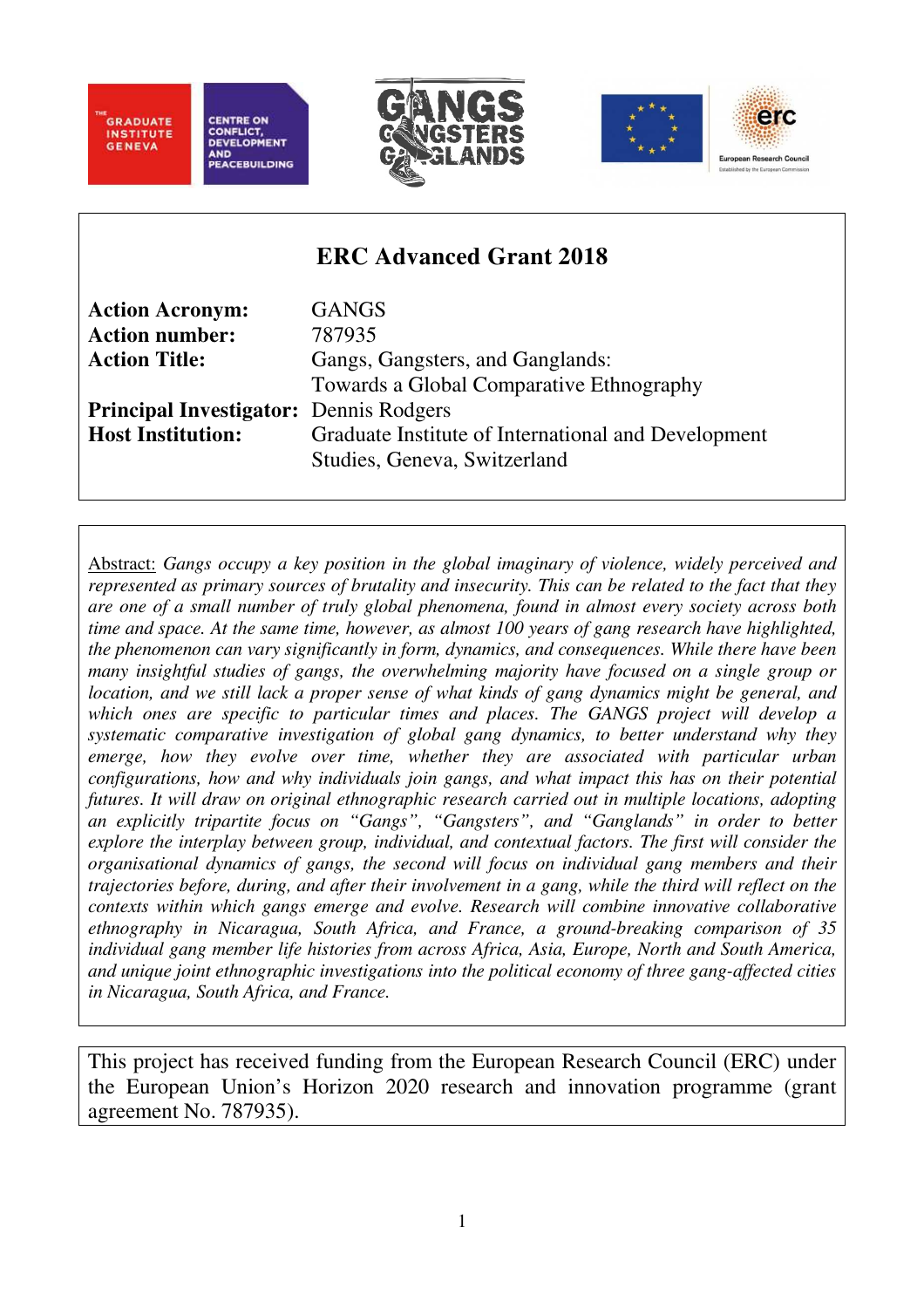### **1.0 State-of-the-art and objectives**

Visions of gangs as paradigmatic embodiments of violence and danger are commonplace, whether in policy-making circles, among law enforcement officials, or the general public at large. Frequently depicted as an almost pathological form of brutality, they are ubiquitously associated with senseless destruction and chaos, and have consequently become feared bugbears and sources of anxiety and concern all over the world. This is currently perhaps most obviously the case in post-Cold War Central America, where gangs, known variably as "*maras*" and "*pandillas*", are widely perceived as the most important actors within a contemporary panorama of rampant criminality characterised by levels of violence often surpassing those of the revolutionary conflicts that affected the region during the 1970s and 1980s (Rodgers, 2009a). Not surprisingly, perhaps, Central American gangs have been portrayed as a critical regional security threat, a "new urban insurgency" aiming "to depose or control the governments of targeted countries" through "*coups d'street*" (sic), whose violence threatens to "spill over" beyond the isthmus (Manwaring, 2005: 2). The corresponding policy response has been brutally repressive, to the extent that it is no exaggeration to talk of Central American states having declared a veritable "war on gangs" in recent years (Jütersonke *et al.*, 2009).

Despite many scholars criticising such alarmist constructions of gangs as hype and stereotyping, both in Central America and beyond (Hagedorn, 2008; Jones, 2014), these remain widespread, in large part because they allow processes of scapegoating by the authorities, thereby justifying particular forms of control and intervention. Beyond such representational politics, however, the persistence of such depictions can also be related to the ubiquity of gangs, which are one of a small number of truly global phenomena, found in almost every society across both time and space. The historian Livy, for example, discussed the critical political role played by gangs in his famous 1<sup>st</sup> century BC history of Rome, *Ab Urbe Condita*, while studies have noted their existence in countries as disparate as the USA, France, Kenya, El Salvador, or China, among others (see Hazen and Rodgers, 2014). Almost 100 years of gang research have highlighted that gangs can vary enormously in form, dynamics, and consequences, but it is striking that while there are many insightful studies of gangs, the overwhelming majority are focused on a single gang or location. As a result, we still lack a proper sense of what kinds of gang dynamics might be general, and which ones are specific to particular epochs and places, and why. This is an issue clearly best explored through comparative analysis, and the GANGS project therefore aims to tackle this intellectual gap by developing a systematic global investigation of gang dynamics, to better understand why gangs emerge, how they evolve over time, whether they are associated with particular social configurations, and how and why individuals join and leave gangs and what impact this has on their potential futures. Drawing on ground-breaking, multi-sited, collaborative ethnographic research in Nicaragua, South Africa, and France, as well as the comparison of 35 gang member life histories from Asia, Africa, Europe, North and South America, it will explore *how and why individual, group, and contextual factors articulate together under different conditions to determine distinct types of gang trajectories and outcomes*.

## 1.1 Conceptualising gangs

Gangs are inherently revealing social institutions; indeed, as Thrasher (1927: 3) pithily put it in his pioneering study of gangs in 1920s Chicago, they are in many ways "*life*, rough and untamed, [and therefore] rich in elemental social processes significant to the student of society and human nature". Certainly, gangs have been shown to be associated with a range of fundamental human activities, such as the exercise of power (Whyte, 1943; Zaluar, 1994; Arias, 2006; Stephenson, 2015), capital accumulation (Sánchez-Jankowski, 1991; Padilla, 1992; Contreras, 2013), socialization (Cohen, 1955; Vigil, 1988; Mohammed, 2011; Wolseth, 2011; Rodgers, 2017e), identity formation (Bloch and Niederhoffer, 1958; Feixa, 1998; Brenneman, 2012; Levenson, 2013; Rodgers, 2015), territorial control (Suttles, 1968; Keiser, 1969; Lepoutre, 1997; Rodgers, 2006a; Rocha, 2007; Pickering *et al.*, 2012; Gutiérrez Rivera, 2013), resistance (Cloward and Ohlin, 1960;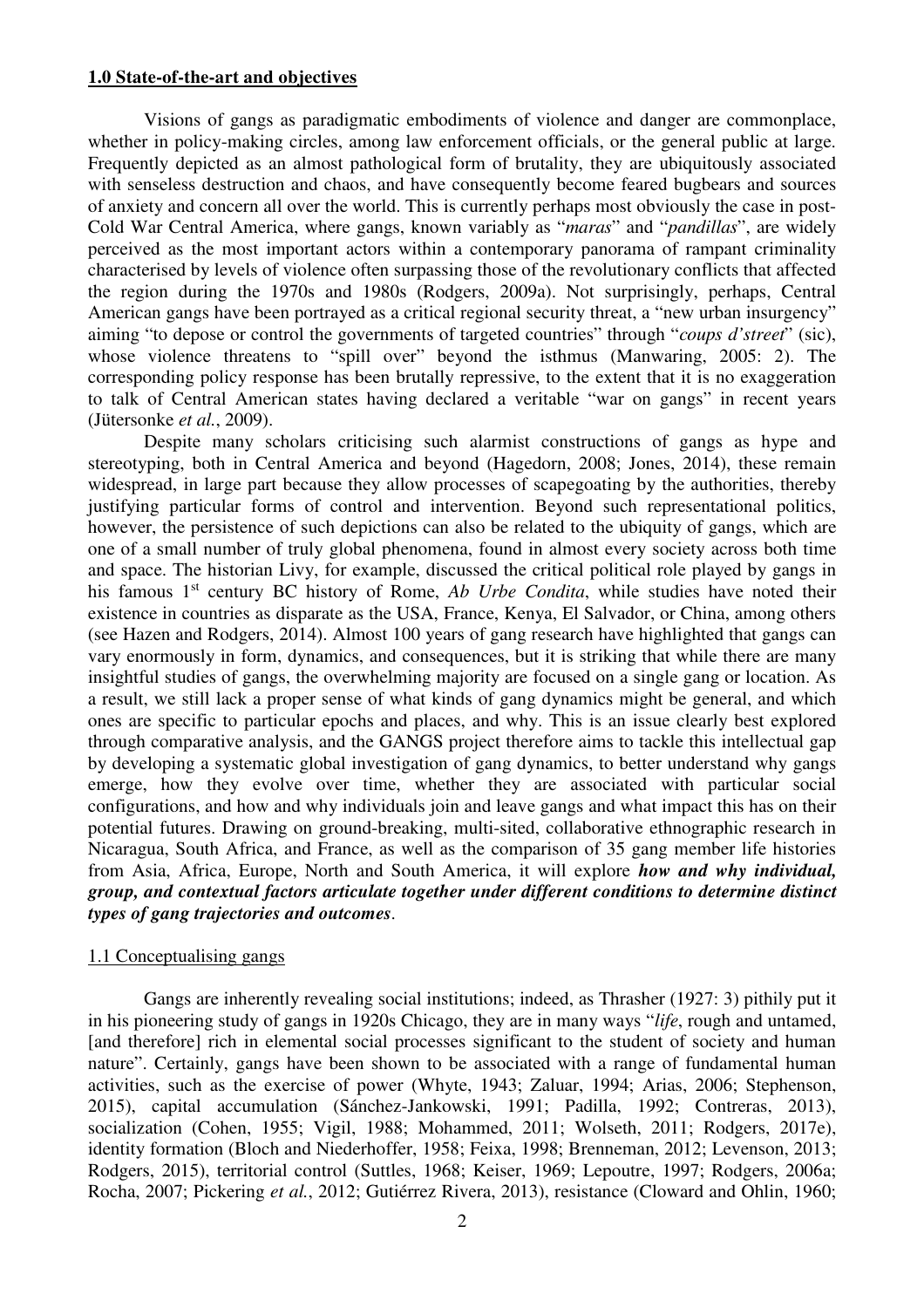Hagedorn, 1988; Brotherton and Barrios, 2004; Kessler, 2004; Rios, 2011; Zilberg, 2011; Rocha, 2013; Brotherton, 2015), or the articulation of gender relations (Moore, 1978 & 1991; Miller, 2001; Rubi, 2005; Hume, 2007; Baird, 2017). Such processes are in fact often observable in a much more direct and unmediated manner through the gang lens, and to this extent, gangs can plausibly be said to constitute particularly insightful "bellwether" institutions. This is arguably even more so the case when we consider that while gangs are clearly autonomous social phenomena, with complex internal logics and dynamics, they are simultaneously also epiphenomena, fundamentally reflecting – and shaped by – broader social structures (Rodgers, 2016b).

 The first systematic studies of gangs began to emerge almost 100 years ago, and many extremely insightful studies have been produced about them over the years (see Rodgers, 1999; Covey, 2003; Decker and Pyrooz, 2015; Kontos and Brotherton, 2008; Hazen and Rodgers, 2014; Rodgers and Baird, 2015; Fraser, 2017; Sanders, 2017). Broadly speaking, there are three basic approaches to explaining gang formation. The first links them to individual personality traits. This encompasses approaches that see gang members as psychopaths (Yablonsky, 1963), to more nuanced analyses that consider them to be representative of specific psycho-social personalities, such as "defiant individualism" (Sánchez Jankowski, 1991). This conception of gangsterism is rather self-serving, and no investigation has convincingly shown that gang members consistently display any particular personality type (see Covey, 2003; Curry *et al.*, 2014: 38-42; Klein and Maxson, 2006). Even if individuals by themselves do not make a gang, and there clearly needs to be a demographic "critical mass" (Fischer, 1975), numerous studies have however highlighted the importance that specific individuals can have in relation to a gang, whether as leaders (Whyte, 1943; Decker and van Winkle, 1996; Densley, 2013), or providers of specialised expertise (Keiser, 1969; Rodgers, 2016a).

 The second major way in which gangs have been understood within the scholarly literature is as a corollary of group dynamics (see Short and Strodtbeck, 1965). The gang group is in other words a source of a particular form of socialization, shaping members' sense of self and identity, including the internalization of specific norms and practices. The question, however, is how this actually takes place beyond simply joining the gang. Thrasher (1927: 29-30) for example famously argued that gangs were the result of "spontaneous play-groups" acquiring "group-consciousness" through "opposition" to "a rival or an enemy", a process that effectively amounts to the institutionalization of gang dynamics through conflict. Such an assertion has been widely repeated by gang scholars in numerous contexts over the years – see Suttles (1968), DeFleur (1970), Lepoutre (1997), Jensen (2008), Sen (2014), or Stephenson (2015), for instance – yet few studies ever consider what it is about "opposition" that might institutionalize gangs as conflictual rather than submissive organisations. The notion of "spontaneous" group formation is similarly glossed over, except to the extent that Thrasher relates gang formation to race and ethnicity, effectively suggesting that they emerge based on pre-existing group dynamics – but this can also be linked to other, non-conflictual, forms of social organisation.

 The third major approach to explaining gangs is contextually. Certainly, there exists a long tradition associating gangs with the consequences of poverty and marginality, for example (see Sánchez-Jankowski, 2003). This correlation effectively derives from the notion that that youth socialization normally occurs via a range of "primary" social institutions such as families, schools, or the labour market, which when absent or deficient (due to poverty and marginality), are replaced organically by more "secondary" institutions such as gangs (Núñez, 1995). The latter provide their members with a particular form of "street socialization" (Vigil, 1988 & 2002) that has been particularly well described by Anderson (1999) in his study of the "code of the streets" characteristic of poor inner-city black neighbourhoods in Philadelphia. Due to the pervasive scarcity and increased competition resulting from poverty and discrimination in these communities, Anderson (1999: 32-33) argues that "an oppositional culture" based on "the use of violence" emerges, "at the heart of [which] is the issue of respect – loosely defined as being treated 'right' or being granted one's 'props' (or proper due) or the deference one deserves". While the notion that material circumstances lead to particular norms and practices is not unreasonable, these will clearly be mediated by other factors, however. Contextual circumstances impact on all those living within a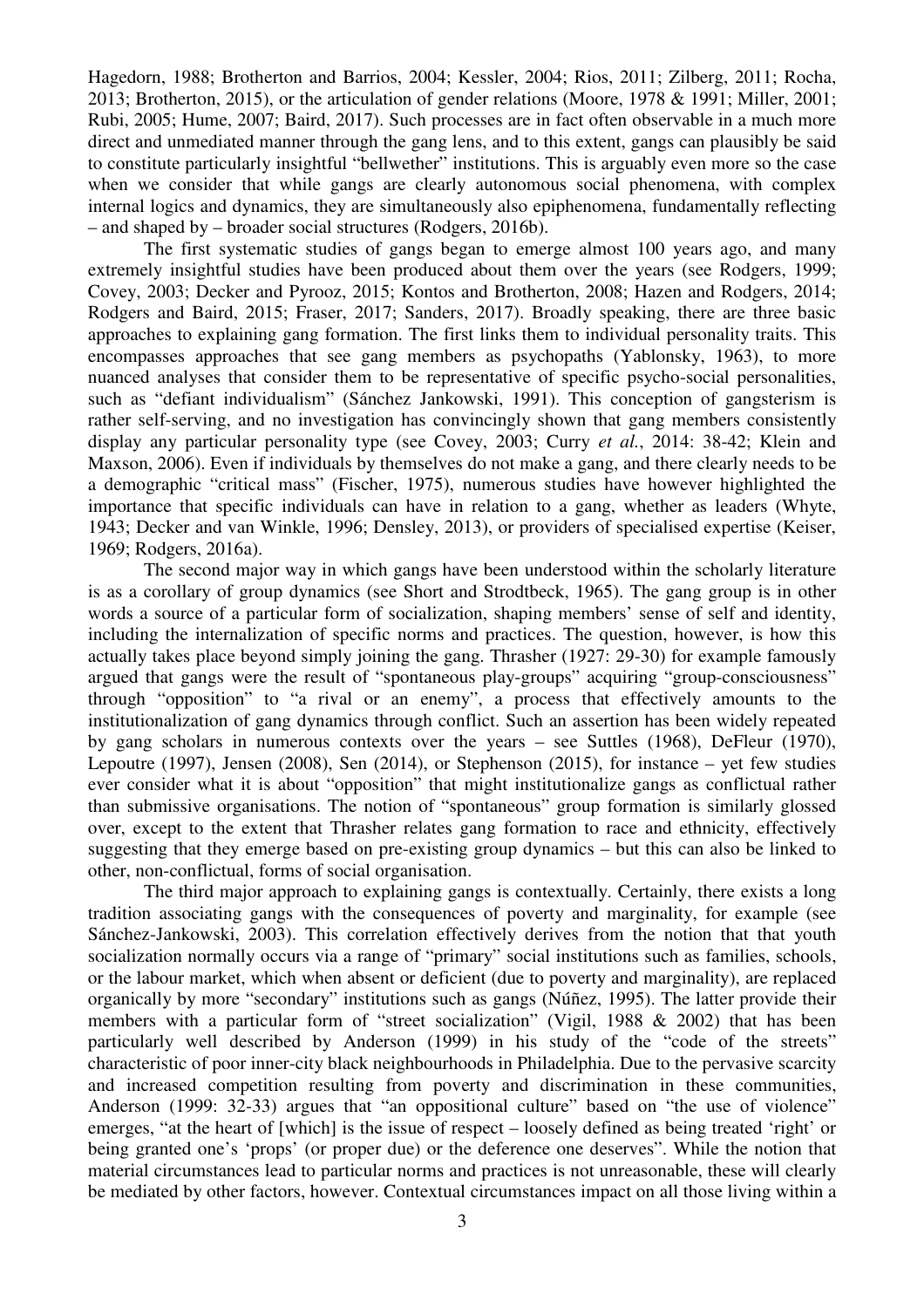given context, yet studies suggest that only a minority of youth – generally less than 10 percent in any given context (Vigil, 1988: 422) – ever join a gang.

 Much gang research has rather unsuccessfully focused on trying to determine whether one factor is more important than another, and what the literature can ultimately effectively be said to highlight is that gangs are multi-faceted institutions that emerge as a result of a range of factors including in particular individual agency, group dynamics, and contextual circumstances. At the same time, the sheer variety of forms, dynamics, and consequences associable with gangs across time and space also suggests that particular iterations of individual agency, group dynamics, and contextual circumstances can articulate together differently under different conditions and produce different gang configurations, practices, and outcomes. Understanding how and why this takes place is clearly much more critical to get to grips with than whether one factor is more important than the other, but it is not something that has been much considered in the gang literature, for three reasons: (1) the lack of consensus with regards to what actually constitutes a gang, (2) the compartmentalisation of much of gang scholarship, and (3) the striking dearth of comparative gang research (this latter issue obviously also relating to the definitional ambiguities that surround the concept of a gang).

The term "gang" is often used in an extremely variable manner, for example applied to institutions ranging from organized crime syndicates to prison-based associations to groups of youths who gather spontaneously on street corners and engage in "anti-social" behaviour (see Mauger, 2006; Rodgers and Hazen, 2014). Partly because of this, the term "gang" is highly contentious, and there is little agreement within national contexts – let alone internationally – concerning the kind of phenomenon that should be classified as such. The most reproduced definition remains that originally proposed by Thrasher (1927: 57) in his foundational study of Chicago gangs: "A gang is an interstitial group, originally formed spontaneously, and then integrated through conflict. It is characterized by the following types of behavior: meeting face to face, milling, movement through space as a unit, conflict, and planning. The result of this collective behavior is the development of tradition, unreflective internal structure, *esprit de corps*, solidarity, morale, group awareness, and attachment to a local territory". The reason for the continuing appeal of this 90-year old definition is clearly that it is broad enough to encompass a diversity of gangs, but as many scholars have noted, it can also describe phenomena that are not gangs, such as collective sports teams. Not surprisingly, much of the academic research on gangs since Thrasher's foundational study has consequently focused on refining the taxonomy of the phenomenon, proposing definitions and classifications based on a range of factors such as the number of individuals involved, their origins, the degree of violence exercised, etc.

As Hagedorn (2008: xxv) has highlighted, such categorizations arguably provide little basis for real insight into the underlying logic and dynamics of gangs because these exist as part of a continuum, and "today's youth gang might become a drug posse tomorrow, even transform into an ethnic militia or a vigilante group the next day". The volatility of gangs means that in order to "develop causal issues fully", any investigation must inevitably approach "the question of what accounts for the[ir] emergence, decline, spread and evolution" in a manner that avoids rigid typologies and categorisations while at the same time conceives of gangs in a fundamentally dynamic way, recognising that they are situated and connected to a range of other violent groups and actors (Ayling, 2011: 2). Much gang research is plagued by a compartmentalization that has led to something of a widespread "intellectual impasse" within the field, however (see Hagedorn, 2007). On the one hand, gang studies exist almost as an autonomous sub-discipline and rarely relate with other fields of studies, including for example those considering the nature of potentially analogous phenomena such as (other) armed groups or those exploring the broader contexts within which gangs emerge (such as particular urban spaces). On the other hand, there is also a general tendency for studies of gangs to remain focused on a particular theme, to the extent that studies of the relationship between gangs and politics rarely consider studies of gangs and economic activity, for example, despite the intimate link between economics and politics.

This intellectual compartmentalisation is one reason for the dearth of comparative gang research. Certainly, the overwhelming majority of gang studies are focused on a single gang or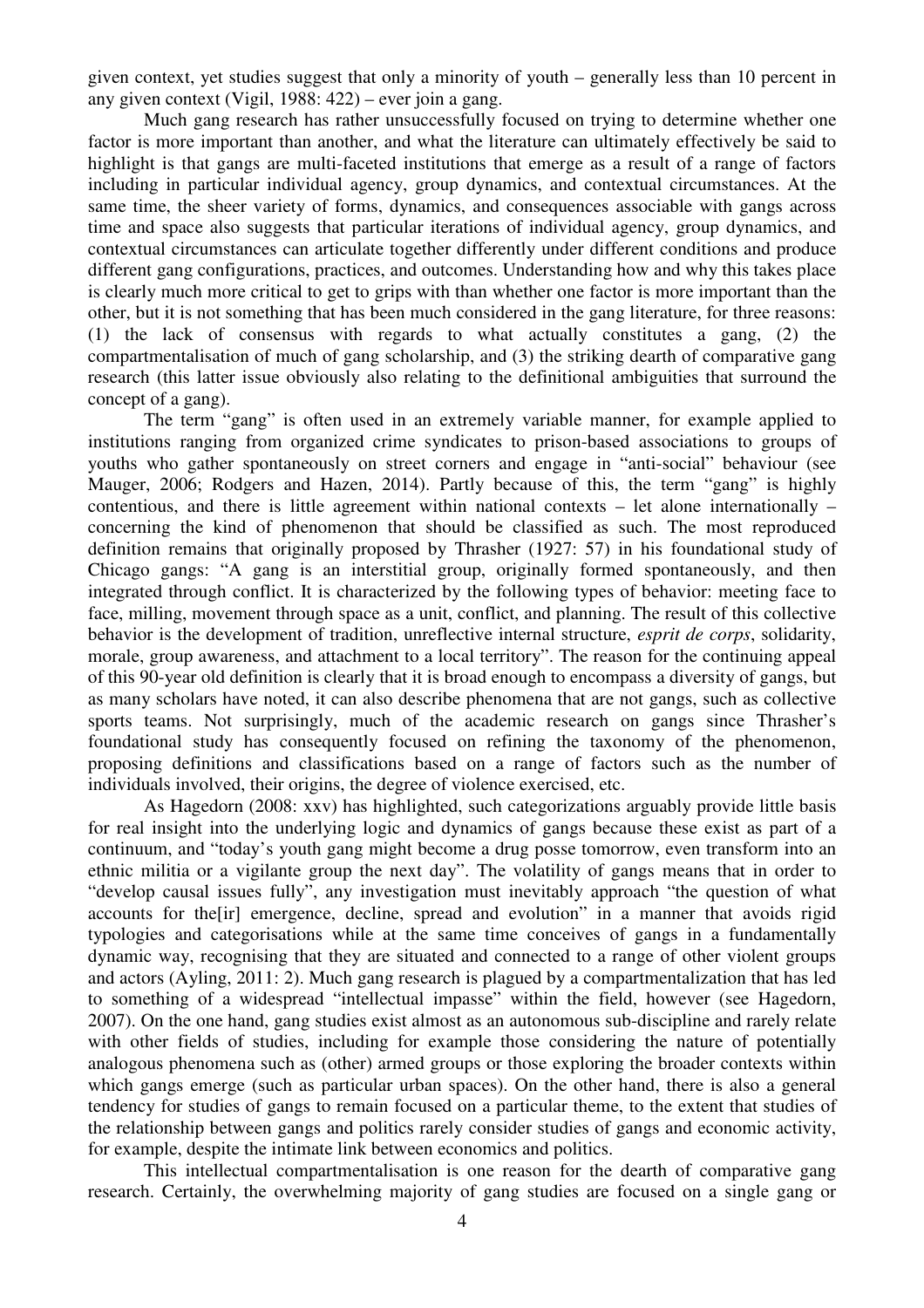location, whether intra-nationally (see Durán, 2013: 9-10, on the US) or internationally (see Rodgers and Hazen, 2014: 8-11). This lack of comparative research is partly due to the widespread sense of "American exceptionalism" that exists within gang studies, well-illustrated by the eminent US criminologist Malcolm Klein's emphatic declaration that "the street gang is basically an American product" (cited in Hazelhurst and Hazelhurst, 1998: 3; see also Klein, 1995). This has clearly hampered comparative endeavours, both within US gang studies, which ignore the non-US literature, but also globally, insofar as non-US gang research tends to assume that there is little cross-cultural correspondence with US gangs, and generally does not engage with US gang literature beyond a few classics such as Thrasher (1927), Whyte (1943), or Bourgois (1995), for example (see Katz and Jackson-Jacobs, 2004; Mohammed and Mucchielli, 2007).

Three major exceptions to this general state of affairs stand out: (1) Hagedorn's (2008) ground-breaking global overview of gang dynamics in Chicago, Cape Town, and Rio de Janeiro, (2) the "Eurogang" initiative, which over the past two decades has sought to develop a systematic framework for comparing US and European gangs (see Klein *et al.*, 2001; Decker and Weerman, 2005; Esbensen and Weerman, 2005; Klein *et al.*, 2006; Van Gemert *et al.*, 2008; Esbensen and Maxson, 2012; Maxson and Esbensen, 2016), and (3) my own 2014 co-edited volume on *Global Gangs* (Hazen and Rodgers, 2014). All three provide valuable empirical and conceptual insights about gangs as a result of their rare comparative endeavours, but at the same time also suffer critical limitations. Hagedorn's study, for example, combines (excellent) primary research carried out in only one location, Chicago, with secondary material about gangs elsewhere, and this inevitably leads his narrative to be very much epistemologically dominated by the Chicago gang experience. The Eurogang initiative, for its part, offers a veritable treasure trove of detailed country-specific case studies, however these are not only mainly juxtaposed rather than properly compared, but have all been carried out independently of each other on the basis of a common definition of a gang that "create[s] an artificial sense of similarity between diverse cultural contexts", and promotes a "static view" of gangs (Fraser and Hagedorn, 2016: 2).

In contrast, the definition shared by the contributors to my *Global Gangs* volume was eminently flexible, as they all had to explicitly engage with it, but could either adopt or reject it (see Rodgers and Hazen, 2014: 8). This meant that while they all had a common starting point, it did not constrain them, and the volume consequently emphasizes the differences as much as the similarities between gangs in different contexts around the world. This flexible definition was based on three criteria, namely that a gang is a collective group that: (1) constantly evolves but displays a measure of institutional continuity (whether of form or function) independent of its membership; (2) routinely engages in patterns of collective violence that are considered illegal by the dominant authorities and mainstream society (although not all gangs violence is collective); and (3) consists of individuals who are principally – but not necessarily only – youth (recognising that "youthfulness" is itself an extremely relative concept). While this conceptual suppleness worked well insofar as it allowed the contributors to the volume to engage with each other in a relatively coherent manner despite not sharing the same empirical references points, the fact that they had all already carried out the research before writing their contributions was a major limitation, and the *ex post facto* comparisons that emerged lacked systematicity. As a result, the volume clearly constitutes "a starting point rather than an end point" for comparative gang studies (Rodgers and Hazen, 2014: 13).

## 1.2 Towards a Global Comparative Ethnography of Gangs

As McFarlane (2010: 726) has argued, "comparative thinking can be a strategy firstly for revealing the assumptions, limits and distinctiveness of particular theoretical or empirical claims, and secondly for formulating new lines of inquiry and more situated accounts". The GANGS project aims to develop a ground-breaking global comparative investigation of gangs that builds on earlier comparative endeavours while avoiding their pitfalls. It will do so explicitly basing itself on original ethnographic research carried out across multiple locations, guided by an analytical approach that on the one hand recognizes the fluidity and contradictions inherent to the gang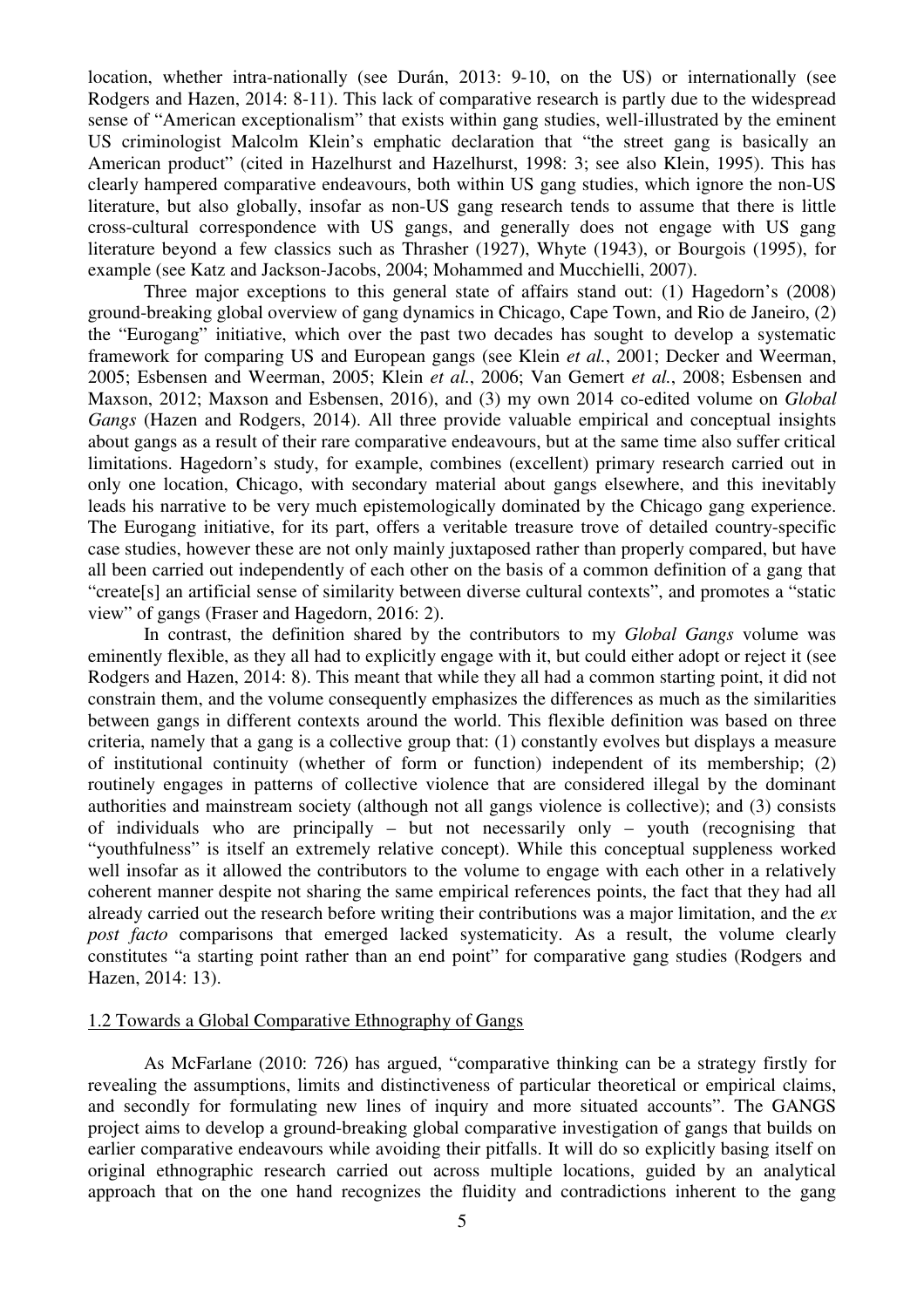phenomenon while simultaneously establishing clear lines of inquiry through which to systematically explore the critical research question of *how and why gangs emerge and evolve under different conditions across the world*. The GANGS project will be methodologically grounded in ethnography because, as Decker and Pyrooz (2012) have pointed out, ethnographic studies of gangs have generally been among the most insightful, due to the fine-grained and fundamentally contextualized nature of ethnographic inquiry which inherently allows for a dynamic focus on issues of process beyond mere description. At the same time, the contextually sensitive nature of ethnography means that "ethnographic data are not really suited to comparative methods inspired by the experimental mode of scientific comparison [which] usually requires …the careful selection of what to compare so as to identify common factors [that] will make it easier to explain the differences" (Lazar, 2012: 355). Rather than seeking to test specific hypotheses about gangs across different contexts or creating typologies based on rigid taxonomical frameworks, the GANGS project will instead engage in what Lazar (2012: 352) has called "disjunctive comparison", that is to say, the comparison of two phenomena not to measure the extent to which they might be similar or different, but to set them "alongside one another [in order to] see what comes out of an examination of their similarities and differences". The project's ambition is therefore to generate insights that lend themselves to innovative theory formation through comparisons that "raise fresh questions, suggest references to other observations…, and stimulate doubts about …underlying assumptions" (Kuper, 2002: 161).

The GANGS project will reprise the flexible definitional approach of my *Global Gangs*  volume to identify gangs cross-culturally, but will compare them more systematically through three heuristically distinguishable but fundamentally interrelated lines of inquiry focusing respectively on "Gangs", "Gangsters", and "Ganglands". The first pays attention to the collective organisational dynamics of gangs, the second considers individual gang members and their trajectories before, during, and after their involvement in a gang, while the third reflects on the socio-spatial contexts within which gangs emerge. These constitute different ontological vantage points from which to explore the GANGS project's central focus on *the relational articulation between individual, group, and contextual factors surrounding gang formation and evolution*. Each line of inquiry will be explored through three interrelated eponymous sub-projects, further connected by overlapping empirical coverage. The "Gangs" sub-project will explore gang evolutionary dynamics in Nicaragua, South Africa, and France, the "Gangsters" sub-project will consider the life histories of 35 gang members from Africa, Asia, Europe, North and South America, and the "Ganglands" sub-project will examine the political economies of three gang-affected cities in the Nicaragua, South Africa, and France. Each sub-project approaches the enterprise of comparison differently, the first through collaborative and then joint ethnographic research, the second via bringing together individual gang member life-histories on the basis of a collectively determined analytical framework, and the third is based on sequential collective ethnography. This combination of original empirical research and methodological innovation will allow the GANGS project to establish the basis for a ground-breaking, systematic global comparative ethnography of gangs.

## **2.0 Methodology**

The GANGS project will run for 60 months, starting from 1 January 2019, and will be led and coordinated by Prof. Dennis Rodgers, the project's PI. I have a track record of cutting edge research, including over 20 years of longitudinal ethnographic fieldwork on gang dynamics in Nicaragua, and have also worked on issues of urban conflict in Argentina and urban crime in India. Apart from being globally recognised as an expert on gangs and urban violence, I have also contributed significantly to debates about the possibilities, tensions, and limitations associated with "dangerous" fieldwork, including in particular with regard to ethical issues and security risk management. I also have extensive research management experience, having previously managed, co-managed, or participated in the management of four large-scale international research projects. I will be assisted in coordinating the logistics of the project by a 0.2 FTE student assistant. The project will also involve a senior researcher (Prof. Steffen Jensen, Aalborg University), a postdoc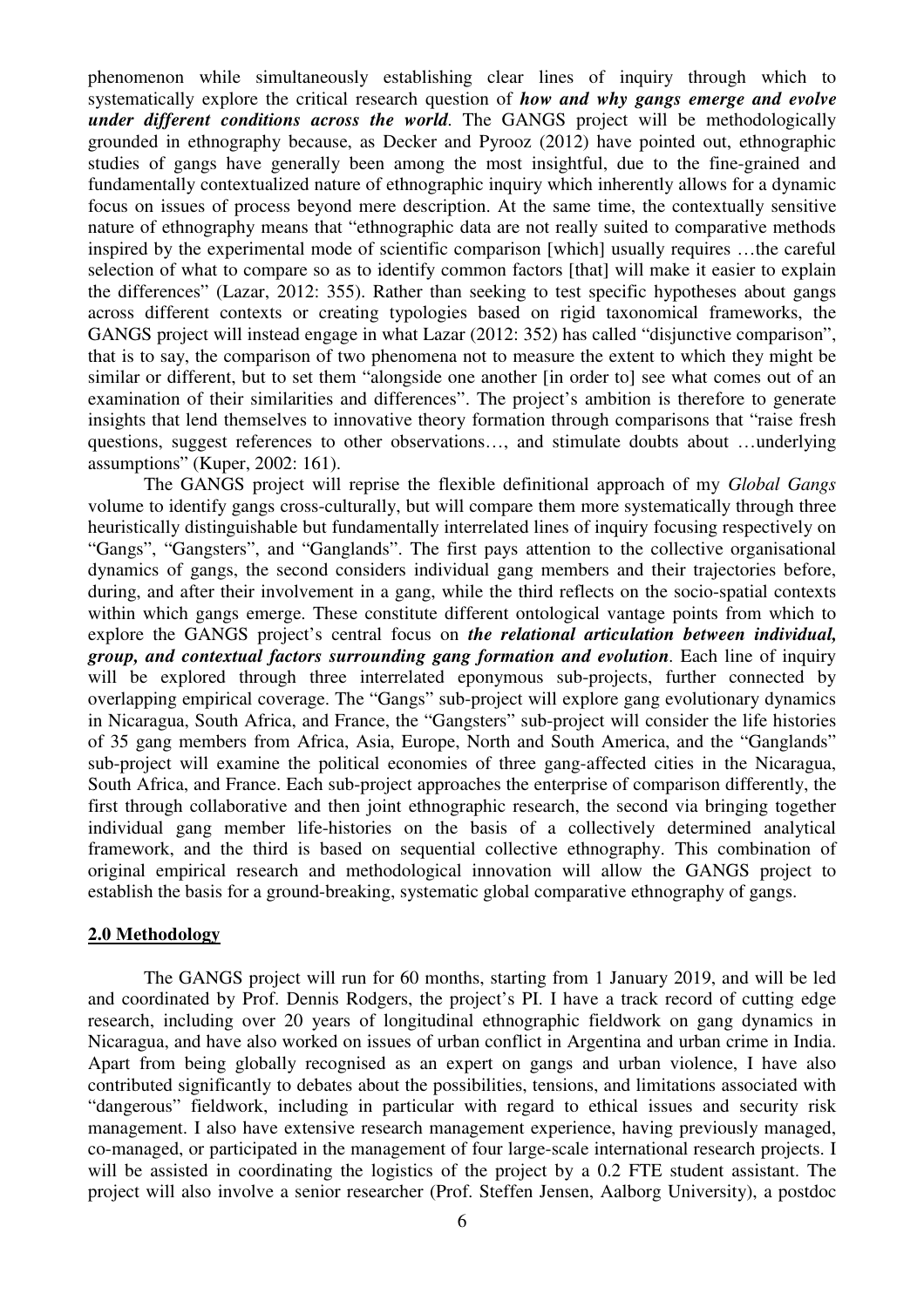(to be recruited), 3 PhD students (to be recruited), as well as 32 sub-contracted international researchers. The GANGS project will furthermore benefit from an interdisciplinary International Advisory Committee (IAC), whose members have all agreed to review the project's progress and outputs on an annual basis, advise on research ethics, participate in the project launch, methodological workshop, two life history conferences, and the end-of-project international conference. In addition, IAC members will also be integrated individually as keynote speakers in the different GANGS project workshops and conferences, in line with their specific expertise. The following ten distinguished scholars have agreed to be part of the IAC: Prof. Javier Auyero (University of Texas-Austin, USA); Prof. Marie-Hélène Bacqué (Université Paris-Ouest Nanterre La Défense, France); Prof. Philippe Bourgois (UCLA, USA), Prof. Scott Decker (University of Arizona, USA); Prof. Carles Feixa (Universitat de Lleida, Spain); Prof. Robert Gay (Connecticut College, USA); Dr. Mo Hume (University of Glasgow, UK); Prof. Gareth A. Jones (London School of Economics and Political Science, UK); Dr. Oliver Jütersonke (Graduate Institute of International and Development Studies, Geneva, Switzerland); Prof. Kees Koonings (Utrecht University, the Netherlands).

The selection of empirical cases for the GANGS project has been driven on the one hand by the existing research expertise of the researchers involved, but also a desire to respond to a pervasive but under considered epistemological bias that exists in gang studies, whereby the majority of investigations either focus on gangs in the Global North – in particular the USA – or else take these as the major reference point through which to consider the dynamics of gangs in the Global South. As Robinson (2002) and Roy (2009) have argued in relation to Urban Studies more generally, such intellectual biases are not only a colonial legacy that needs to be challenged, but they are also fundamentally conceptually limiting, forcing particular forms of epistemological reflexivity and analysis. Robinson (2011  $\&$  2016) has subsequently called for the development of "the comparative gesture" in order to promote a truly more global Urban Studies, suggesting in particular that there needs to be more South-North comparison. This has been a major intellectual inspiration for the GANGS project, which consequently proposes to develop a series of such South-North comparisons across cases in Africa, Europe, and Latin America, grounded in an ethnographic approach.

Among the great strengths of ethnographic research is that it allows for the collection of particularly fine-grained and often difficult to uncover empirical material that frequently cannot be obtained through other research methods. Due to its participatory nature, it also explicitly allows for a contextually-validated apprehension of causal mechanisms and processes that offer greater analytical insight than the simple correlation of phenomena observed independently and in isolation. Ethnography is however inherently a "high risk, high gain" method, as researchers can never be sure how their investigation will work out and with what results, because ethnography is relational and interactive, and cannot be dissociated from the social processes that are being studied or from the personal positions of all those involved (including the researcher). Carrying out ethnographic research on gangs is arguably doubly challenging, since in addition to the general difficulties of ethnography, a researcher must also inevitably engage directly with gang members, who are often violent, unpredictable, and prone to mythologizing, and they must sometimes place themselves in dangerous contexts in order to engage with them. Gang ethnography can therefore clearly raise numerous methodological dilemmas and ethical quandaries (see Rodgers, 2007a; Venkatesh, 2008). At the same time, as almost 100 years of ethnographic research on gangs – see Decker and Pyrooz (2012) – have shown, gang ethnography is clearly not impossible, and there is much to be learnt from the existing literature in this respect (see Ferrell and Hamm, 1998). The GANGS project will moreover also build on my 20 years of experience carrying out longitudinal ethnographic research on gangs in Nicaragua (see Rodgers, 2007a & 2014, including with regard to ethical considerations, also discussed in more detail below). Considering the general complexities of establishing and negotiating access to the field and to subjects in the context of gang research, however, the majority of those involved in the GANGS project will be experienced researchers who have already established research relationships with gang members in their respective fieldwork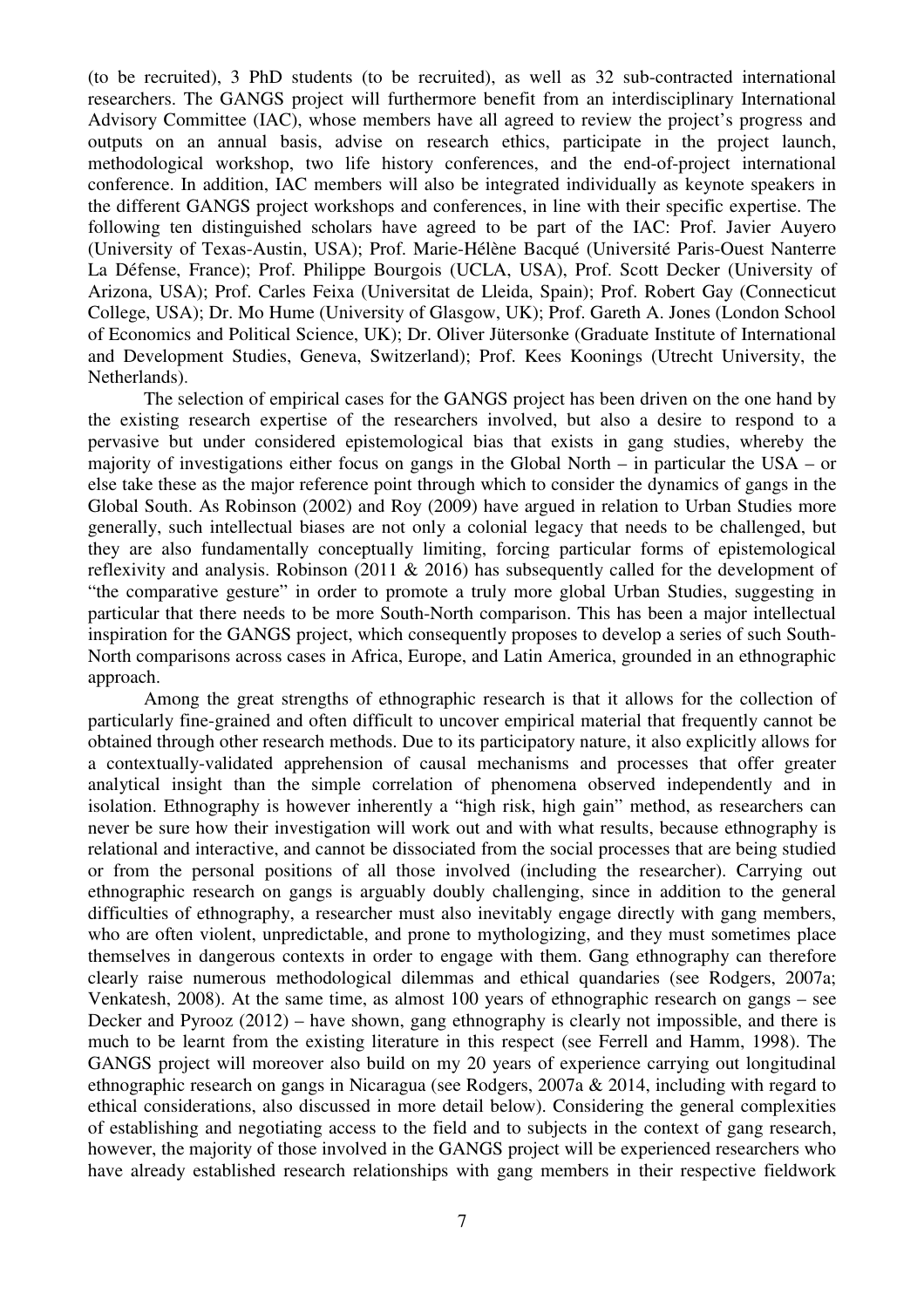settings, and the three sub-projects will moreover all involve ground-breaking forms of collaborative ethnographic research.

Because much of an ethnographer's insights into a particular field location rely on the bonds of trust and relations of confidence they build up with their informants and local communities, such collaborations are rare. Bringing an "alien" ethnographer into one's research context is fraught with uncertainty, all the more so when the focus is on gang members, with whom relations of trust can be very fragile. The inherent methodological difficulties of carrying out research with gang members are precisely the reason for engaging in collaborative forms of ethnographic research, particularly considering the comparative nature of the GANGS project and the need for a situated understanding of gang dynamics. This is especially the case of the "Gangs" and "Gangsters" sub-projects. The "Gangs" sub-project involves two types of collaborative research. First, between the GANGS project PI and the senior researcher, both of whom have extensive gang research experience, and who will together develop a comparison of gang dynamics in Nicaragua and South Africa based on collaborative ethnographic research and cross-site visits. Second, between the GANGS project PI, senior researcher, and the postdoc, who will draw on the PI and senior researcher's systematised comparison of Nicaragua and South Africa to conceive and jointly carry out comparable research on gangs in France.

The "Gangsters" sub-project will bring together 35 researchers from across the world who have previously collected gang member life histories. Under my leadership, we will, firstly, collectively determine a common empirical and conceptual framework through which to determine which life histories they have carried out are relevant for cross-cultural comparison, secondly, identify the gaps in the existing life history material in order to, thirdly, be able to go back and carry out interviews with the selected gang members to "fill in" missing elements in their life histories. The objective is therefore to generate a cross-cultural set of comparable gang member life histories to be able to meaningfully establish common trends and points of divergence between them, and consider what they might signify both empirically and conceptually for understanding gang dynamics. The final sub-project, on "Ganglands", is based on a different sort of collaboration. This is partly because it involves PhD students, who will inevitably be less experienced, and also because the sub-project focuses less on gangs or gangsters but rather the contexts within which they emerge. More specifically, the GANGS project will recruit three PhD students who will each be primarily responsible for carrying out ethnographic research in one of three gang-affected cities. They will each carry out six months of individual fieldwork in their primary city separately, before then spending two months carrying out joint research together in each city.

#### 2.1 Sub-project 1: "Gangs"

This sub-project focuses on the collective organisational dynamics of gangs including in particular their evolutionary trajectories. It is divided into two phases, the first involving a comparative ethnography of gangs in Managua, Nicaragua, and Cape Town, South Africa, and the second a study of gangs in Marseille, France, that will build explicitly methodologically and conceptually on the former. Both endeavours are unprecedented in the history of gang studies. The choice to compare Managua and Cape Town reflects the long-term investigations that the GANGS project PI (Rodgers) and senior researcher (Jensen) have been carrying out in these two cities. Between us we have over 40 years of ethnographic experience researching gangs in these two contexts (see table below), which makes for a unique longitudinal double case study. Marseille has been chosen because, firstly, as Montel (2007) and Pujol (2016) have highlighted, it is a city that has long been known for its street delinquency. Although a significant amount of research has been carried out on these topics – including the impressive quantitative and archival investigations of the *Observatoire regional de la délinquance et des contextes sociaux* (see for Mucchielli and Raquet, 2016) – contrarily to other French cities, such as Paris (e.g. Lepoutre, 1997; Kokoreff, 2003; Mohammed, 2011), very little of this research has been ethnographic. Secondly, a major epistemological innovation of the GANGS project is to take empirical and conceptual reference points about gangs in the Global South as starting points for exploring the dynamics of gangs in the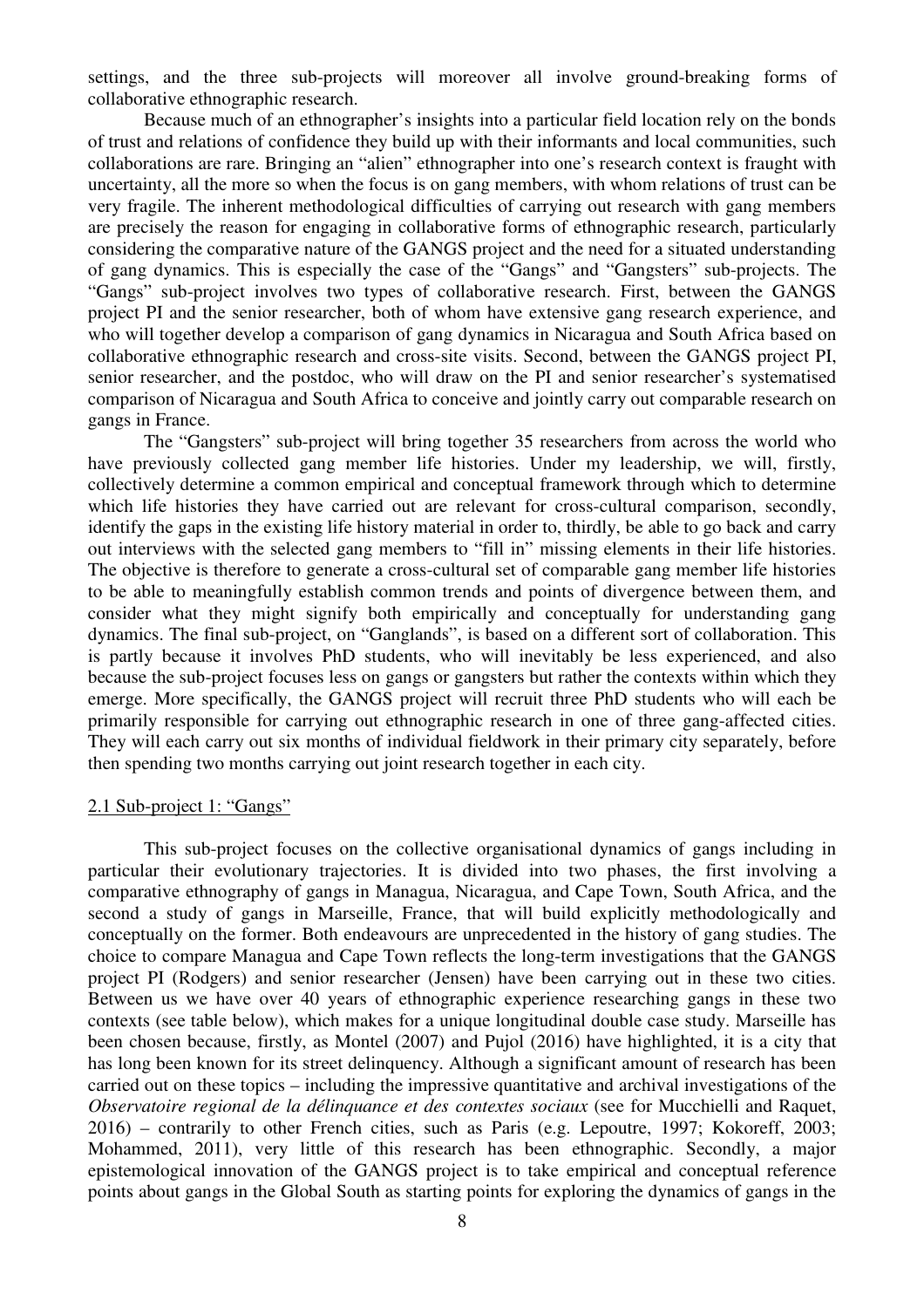North, and the results of the Managua-Cape Town comparison will be used to shape and develop the Marseille investigation. Finally, both Jensen and I speak French – I am a French national – which is an important practical consideration, especially in relation to carrying out ethnographic research.

Jensen and I have both conducted extensive participant observation with gangs in Managua and Cape Town, as well as carried out numerous individual and group interviews with gang members (see table below).

| Context                                                            | Gang                                                                                                         | Level of contact                                                                                                                                                                                                                                                                                                                                                                                                                                                                       |  |  |  |
|--------------------------------------------------------------------|--------------------------------------------------------------------------------------------------------------|----------------------------------------------------------------------------------------------------------------------------------------------------------------------------------------------------------------------------------------------------------------------------------------------------------------------------------------------------------------------------------------------------------------------------------------------------------------------------------------|--|--|--|
| <i>Barrio</i> Luis<br>Fanor<br>Hernández,<br>Managua,<br>Nicaragua | Los<br>Sobrevivientes<br>(subsequently)<br>los Dragones,<br>Cartelito,<br>el<br>los del barrio,<br>el Combo) | Rodgers has been carrying out longitudinal ethnographic<br>research on evolving gang formations in <i>barrio</i> Luis Fanor<br>Hernández since 1996-97, returning in 2002, 2002-03, 2007,<br>2009, 2012, 2014, and 2016. He underwent ritual initiation into<br>the gang during his first stay (see Rodgers, 2007a), and has<br>sustained contact with both former gang members as well as<br>successive generations of new gang members, both in person                               |  |  |  |
|                                                                    |                                                                                                              | and virtually.                                                                                                                                                                                                                                                                                                                                                                                                                                                                         |  |  |  |
| Heideveld &<br>Lavender<br>Hill,<br>Cape<br>Town, South<br>Africa  | The<br><b>New</b><br>Yorkers<br>(subsequently)<br>the Cat Pounds<br>and the Junky-<br>Funkies)               | Jensen's contact with the New Yorkers goes back to 1995, and<br>he carried out doctoral research on them between 1997 and<br>2002. While his contact with the original gang and its<br>successors, the Cat Pounds and the Junky-Funkies, decreased<br>over the years, relations to the larger social and kin-based<br>networks remain strong and operational. During his last<br>research-related visit to Cape Town in 2018, he moreover<br>reinitialised his Junky-Funkies contacts. |  |  |  |

We have engaged with successive generations, followed the trajectories of individual gang members over time, tracing the impact that both joining and leaving the gang have had on their lives. We have also engaged with a wide spectrum of ordinary "gangland" residents, as well as community leaders, government officials, and policemen. We have considered the organisational dynamics of gangs, their spatial and territorial logics, their changing roles within their neighbourhoods, as well as the politics of the interventions and discourses they have generated and legitimised over the years. We have both published extensively and are widely recognised as major authorities on gangs in our respective research contexts (see Jensen, 2000, 2004, 2006, 2008, 2010, 2012 & 2014; Rodgers, 1997, 2003, 2006a, 2006b, 2006c, 2007a, 2007b, 2007c, 2009a, 2009b, 2010a, 2015, 2016a, 2016b, 2016c, 2017a, 2017b, 2017c & 2017e). We have also co-authored two articles where we juxtaposed Nicaraguan and South African gang experiences that explored: (1) gangs as proto-revolutionary social formations involved in far more than just the criminal activities on which policy makers and many academics often focus (Jensen and Rodgers, 2008); and (2) what makes gang members stop being gang members and how their different post-membership trajectories impact on their use of violence (Rodgers and Jensen, 2015).

The latter two articles were based on a rather *ad hoc* form of comparison, and the first part of the "Gangs" sub-project aims to develop a more systematic cross-cultural comparison of gang dynamics in Nicaragua and South Africa, drawing on our previous expertise but also developing innovative collaborative ethnographic research based on cross-site visits. Although gangs in South Africa and Nicaragua are different, our previous *ad hoc* comparative efforts suggest that they can be usefully related to each other, particularly when their evolutionary trajectories are considered in a longitudinal perspective. There for example seems to exist a remarkable correspondence between the evolutionary trajectories of gangs in the two settings, including in particular in relation to the way that their involvement in both politics and the drugs trade significantly transformed them – in latter case leading to a stronger institutionalisation, while in the former it weakened them – albeit with Nicaragua gangs lagging about 10 years behind South African ones. We did little beyond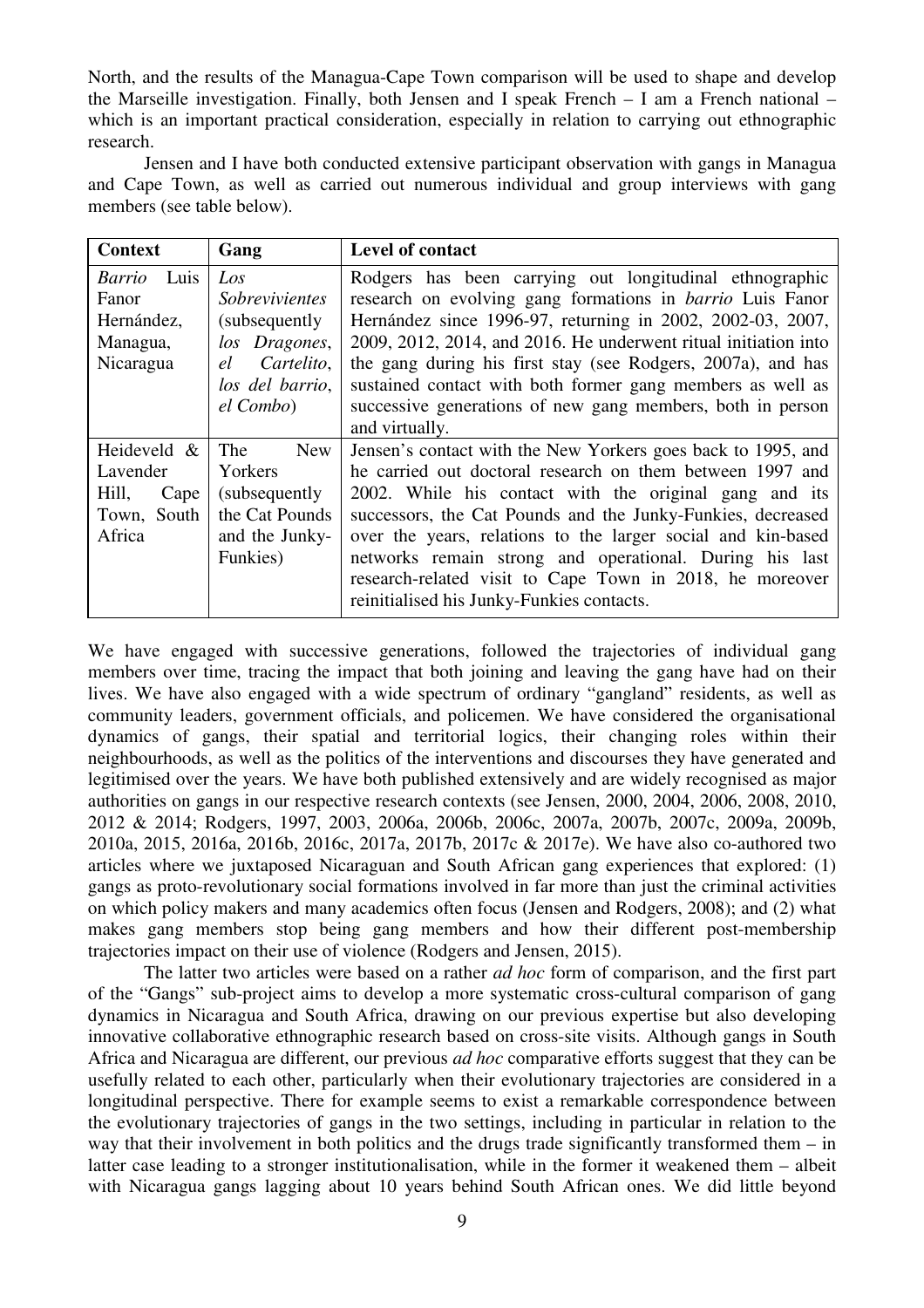superficially noting this similarity in our previous joint articles, firstly because our comparison was not very systematic and lacked a consistent framework, but secondly because there were clear limits to our respective contextual understandings of each other's research setting. The "Gangs" subproject proposes to directly remedy to the latter in order to develop the former. More specifically, it will involve systematically mapping out the trajectories of gangs in South Africa and Nicaragua together in order to be able to critically reflect on the significance of the similarities and differences that exist in relation to individual, group, and societal logics. This will for example involve tracing gang institutional histories, mapping out the territorial spread of gangs, developing extended case studies of gang wars, charting transformations in gang-society relations, or exploring the relationship between gangs and distinct types of economic activity.

 The framework for comparison will be refined at the methodological workshop to be held straight after the launch of the GANGS project, and will benefit from the inputs of the project IAC, all of whom are familiar with our work. The aim is to then be able to carry out collaborative ethnographic fieldwork in Nicaragua and South Africa to generate coherent cross-cutting questions about gangs in the two contexts. Although we have already collected some of the necessary empirical material during the course of our previous and ongoing research, it will need to be updated, but most importantly, re-thought along comparative lines, which will require empirical clarifications and well as the development of a joint situated awareness of the respective contexts of Nicaragua and South Africa. This will be achieved through cross-site visits. Fieldwork will be carried out in two rounds, in mid-2019 and early 2020. Each round of fieldwork will last two months, with the PI and the senior researcher carrying out a total of 6 weeks of fieldwork made up of one month of individual presence in our respective fieldwork sites in order to prepare two-week cross-site visits. This means that we will spend a total of a month in each other's fieldwork sites over two years. Half way through the research process, in August 2019, a special comparative workshop will be held with the IAC – IAC member Gareth A. Jones will be the keynote speaker – in order to discuss findings and refine the comparison parameters for the second round of fieldwork. After this, preliminary analysis will be presented at feedback workshops to be held in mid-2020 in Managua's Universidad Centroamericana (UCA) and at the University of Cape Town (UCT), in order to share results and benefit from exchanges with local academics, and the final Nicaragua-South Africa comparison will also be presented at an international academic meeting such as the American Anthropological Association annual conference in late 2020.

 As Kuper (2002: 161) has argued, comparison is at its most basic "the business of contextualizing information", and the extended cross-site visits aim to enable Jensen and myself to gain a first-hand situated understanding of Nicaraguan and South African gang dynamics in order to be able to better understand the significance – or not – of particular individual, group, and contextual factors affecting gang formation and evolution, as well as the nature of the evolutionary trajectories themselves, and to be able to distinguish between general and context-specific processes. Although the bulk of the research will obviously be led and carried out by the more experienced researcher in each context, the presence of the other, and their active participation in the ethnographic process, will ensure that we develop a better all-round situated understanding of the Nicaraguan and South African contexts, and also centre the comparative calibration of the investigation, as the cross-site visitor will be able to directly query and draw attention to specific issues.

 The Nicaragua-South Africa comparison will provide a baseline from which to design and implement the second part of the "Gangs" sub-project, a comparative ethnographic study of gangs in Marseille, France. Along with a postdoc hired for 3 years, we will use the insights, concepts, questions, and ideas from our Nicaragua-South Africa comparison to carry out collective ethnographic research on the evolution of gangs in Marseille (most likely in a neighbourhood in the North of the city). The postdoc will carry out 12 months of fieldwork straddling 2021 and 2022, while the PI and the senior researcher will spend 2 months a year in 2021, 2022, and 2023. In addition to constituting an experimental form of comparative collaborative ethnography, this phase will also shed lights on the extent to which comparative gang ethnography requires the same researchers to carry out all investigations across different contexts, or whether it can be done with a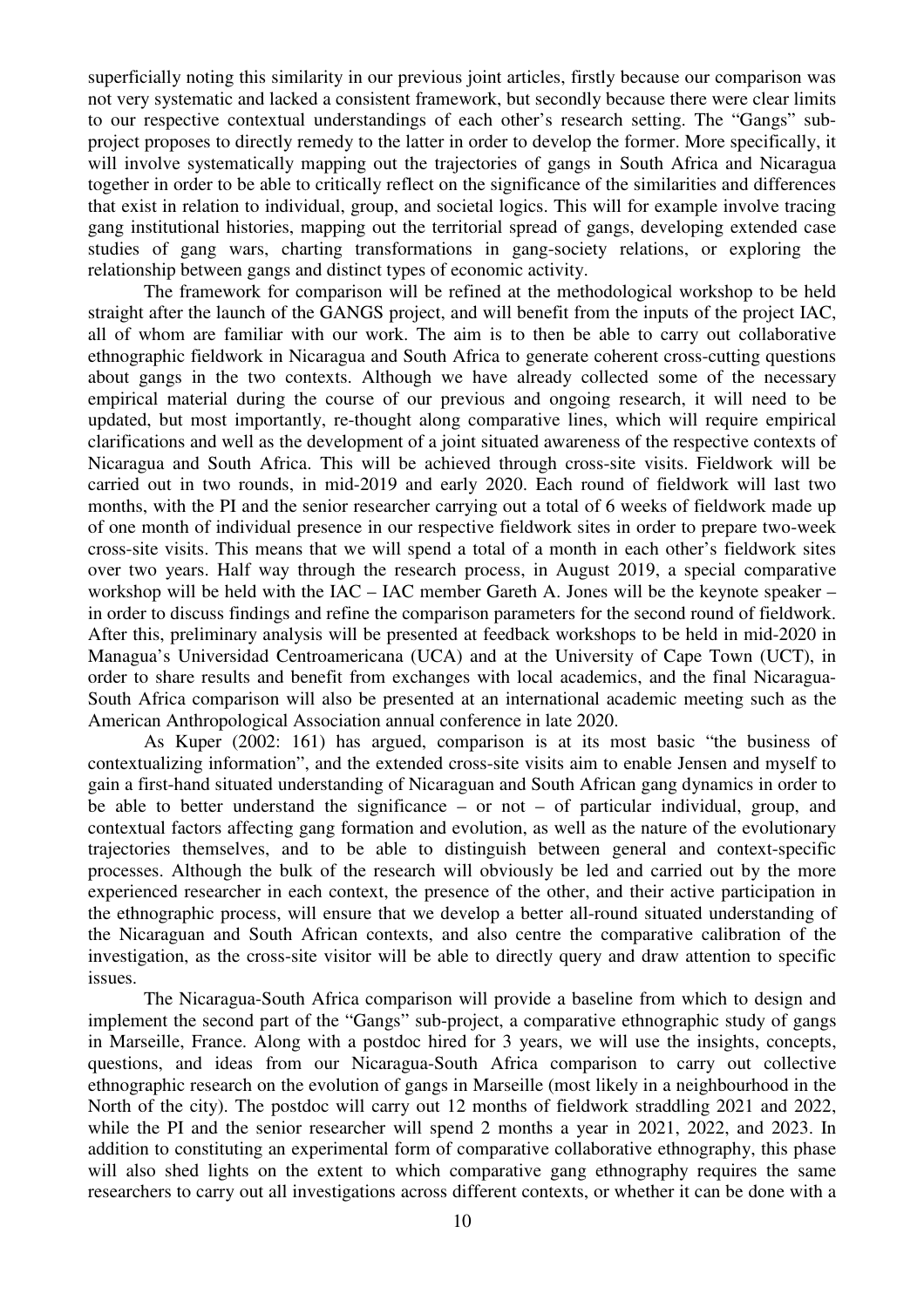mixed team of some researchers working in more than one context, and the other not, and what kinds of limitations need to be overcome. This second phase of the "Gangs" sub-project will begin with a conceptual workshop held in Marseille in collaboration with local research institutions – such as the *Observatoire regional de la délinquance et des contextes sociaux*, for example – as well as the IAC. The workshop will think through the meaningful similarities and differences between gang formation and evolution in Managua and Cape Town to establish a common methodological and analytical framework for a disjunctive comparison with gangs in Marseille, to be used by the PI, senior researcher, and postdoc. The project will culminate with a results dissemination workshop in Marseille in 2023 with academics, policy-makers, and other local stake-holders.

## 2.2 Sub-project 2: "Gangsters"

The second sub-project, "Gangsters", focuses on individual gang member trajectories, before, during, and after their involvement in the gang. Although the collective dynamics of gangs that are the focus of the "Gang" sub-project are important to understand, getting to grips with the agency of individual gang members – their motivations, incentives, and strategies – is just as important, especially considering how studies of gangs have highlighted that only a minority of youth in any given context join a gang, and the overwhelming majority of gang members moreover end up leaving their gang. The complex and contingent nature of agency means that this is something clearly best explored through biographical investigations. Certainly, there exists a long tradition of such research within gang studies, going back to Shaw (1930, 1931 & 1938) and Sutherland (1937), while more recent examples include Cintron (1998), Gay (2005 & 2015), van Gemert (2011), or Madzou and Bacqué (2008), among others. The latter, for example, brilliantly describes Madzou's trajectory from gang member to drug dealer and professional carjacker to community worker in the Parisian satellite city of Corbeil-Essonnes. The exceptionally rich and detailed narrative of his life trajectory allows us to understand his inspirations and incentives in a way that few other methodological approaches would permit. At the same time, even if "general forms have their vitality in particulars; and every particular is a Man", as the poet William Blake (1988: 250) famously put it, individual life histories clearly need to be considered in a way that distinguishes between "the personal, unique or idiosyncratic, on the one hand, and the culturally typical or normative on the other. …The goal of such an undertaking would not be to de-emphasize individual uniqueness or to eliminate the significance of personality in the study of change, but rather to specify with …the way individuality plays itself out against terms set by socio-cultural forces" (Mintz, 1979: 21-22).

 In this regard, as Johnson-Hanks (2002: 865) has pointed out, it is important to recognise that most lives – whether of gang members or otherwise – are "negotiable and contested, fraught with uncertainty, innovation, and ambivalence", and we must avoid representing them as "totalizing transformations" involving an inevitable progressive movement from one life stage to another. Rather, what is important to understand are the points of "vital conjuncture", that is to say, the moments in individual's lives where broader structures and processes impact particularly strongly or where new opportunities appear, and which mark significant turning points in an individual's trajectory. These are not necessarily linear, however, and individuals do not inevitably "progress" from one "life stage" to another. Seen from this perspective, the sub-project will not aim to explore whether or not different trajectories can be classified or categorised in certain ways, but rather, will seek to understand whether any common "vital conjunctures" can be identified across contexts, and determine how and why these might impact similarly or differently on trajectories in distinct places. The focus on individual lives also allows for a more fine-grained vision that goes beyond collective group dynamics on critical issues such as the gendered nature of gang membership, including how it fundamentally structures relationships between men and women, as well as vis-à-vis sexual identity and orientation (see Panfil, 2017). At the same time, life histories are inherently humanising, which is important in view of the frequently fraught issues of representation surrounding gangs – more specifically the stereotyping and alarmist depictions – and the "Gangsters" sub-project will explicitly aim to provide a counterpoint to vilifying portrayals.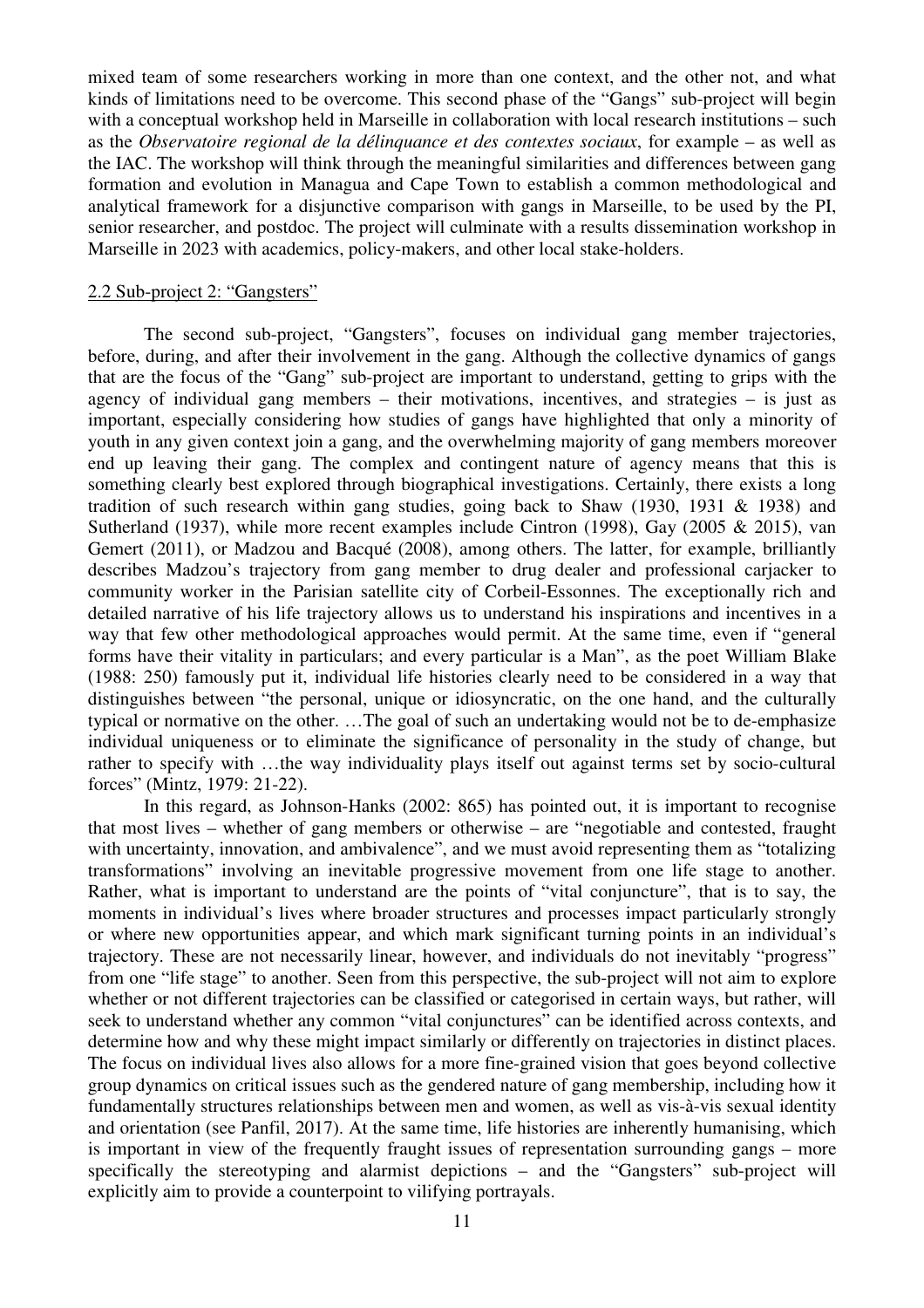Interviewing gang members is obviously a delicate process, all the more so as they are prone to lying, boasting, and exaggerating – more so than the average person – and getting to "the bottom of things" generally requires a long-term relationship, interviewing over a sustained period of time, and an intimate understanding of the broader context within which a gang member operates. For this reason, the "Gangster" sub-project will bring together a unique group of exceptional scholars who all have long-term experience studying gangs, and who have all collected life-histories previously. This group has been selected from the substantial international network of gang scholars that I have encountered over the course of my 20 years working on the topic, and includes the following 27 researchers working across Africa, Asia, Europe, North and South America:

- **Africa:** Marisa Ensor, Georgetown (Egypt); Henrik Vigh, University of Copenhagen (Guinea Bissau); Naomi van Stapele, University of Amsterdam (Kenya); Mats Utas, Uppsala University (Sierra Leone).
- **Asia:** Matteo Alcano, Università degli Studi di Milano Bicocca (Indonesia); Sally Atkinson-Sheppard, King's College London (Bangladesh); Atreyee Sen, University of Copenhagen (India); T. Wing Lo, City University of Hong Kong (China).
- **Europe:** Alistair Fraser, University of Glasgow (UK); Paolo Grassi, Università degli Studi di Padova (Italy); Robby Roks, Erasmus Rotterdam University (Netherlands); Svetlana Stephenson, London Metropolitan University (Russia).
- **North America:** Philippe Bourgois, UCLA (USA); Randol Contreras, University of Toronto (USA); Martin Lamotte, EHESS (USA); Jody Miller, Rutgers University (USA); Laurence Ralph, Harvard (USA).
- **South America:** Desmond Arias, CUNY (Brazil); Adam Baird, Coventry University (Colombia); David Brotherton, CUNY (Ecuador); José Miguel Cruz, Florida International University (El Salvador); Anthony Fontes, American University (Guatemala); Gareth A. Jones, LSE (Mexico); Gabriel Kessler, Universidad Nacional de La Plata (Argentina); José Luis Rocha, UCA-Managua (Nicaragua); Jon Wolseth, Iowa State University (Honduras); Veronica Zubillaga, Universidad Simón Bolívar (Venezuela).

The senior researcher will contribute a gang member life history from South Africa, the postdoc one from France, and I will contribute one from Nicaragua, in addition to providing overarching intellectual leadership for the project. The selection of cases for the "Gangsters" sub-project has been determined the participants' previous research experience, but I have attempted to include as wide a range of country cases as possible. The specific selection of which gang member life histories to retain will aim to reflect a variety of gang roles, including leaders and followers, core and peripheral, current and former, older and younger, and male and female gang members. The sub-project budget also includes resources to invite 5 further researchers, to allow for the inclusion of up-and-coming academics who are likely to emerge between now and 2021. The above 32 researchers (27 named researchers and 5 to be determined) will be subcontracted on a nonstipendiary basis but provided with a lump sum of  $\epsilon$ 4,000 to cover their research costs. All subcontracted researchers will sign a formal contract with the GANGS project outlining their responsibilities, including with regard to ethical standards and data collection and storage protocols.

 The sub-project will begin with a first "Gang Lives" international workshop, to be held in Geneva in September 2021, where participants will discuss the life histories that they have previously collected as well as the role that life histories have played in their research more generally. The objective of the workshop will be to collectively: (a) determine what kind of individual trajectories a cross-cultural comparison of gangster life histories should include, (b) establish a common conceptual framework through which to think about life histories comparatively, (c) select previously interviewed individuals to include in the study, and (c) identify the gaps in the existing material that participant have in relation to the common conceptual framework for comparison. Each participant will then go back to their respective fieldwork locations and carry out the new research necessary to "fill in" missing comparative elements of their gang member life history. They will then all present them at a second "Gang Lives" international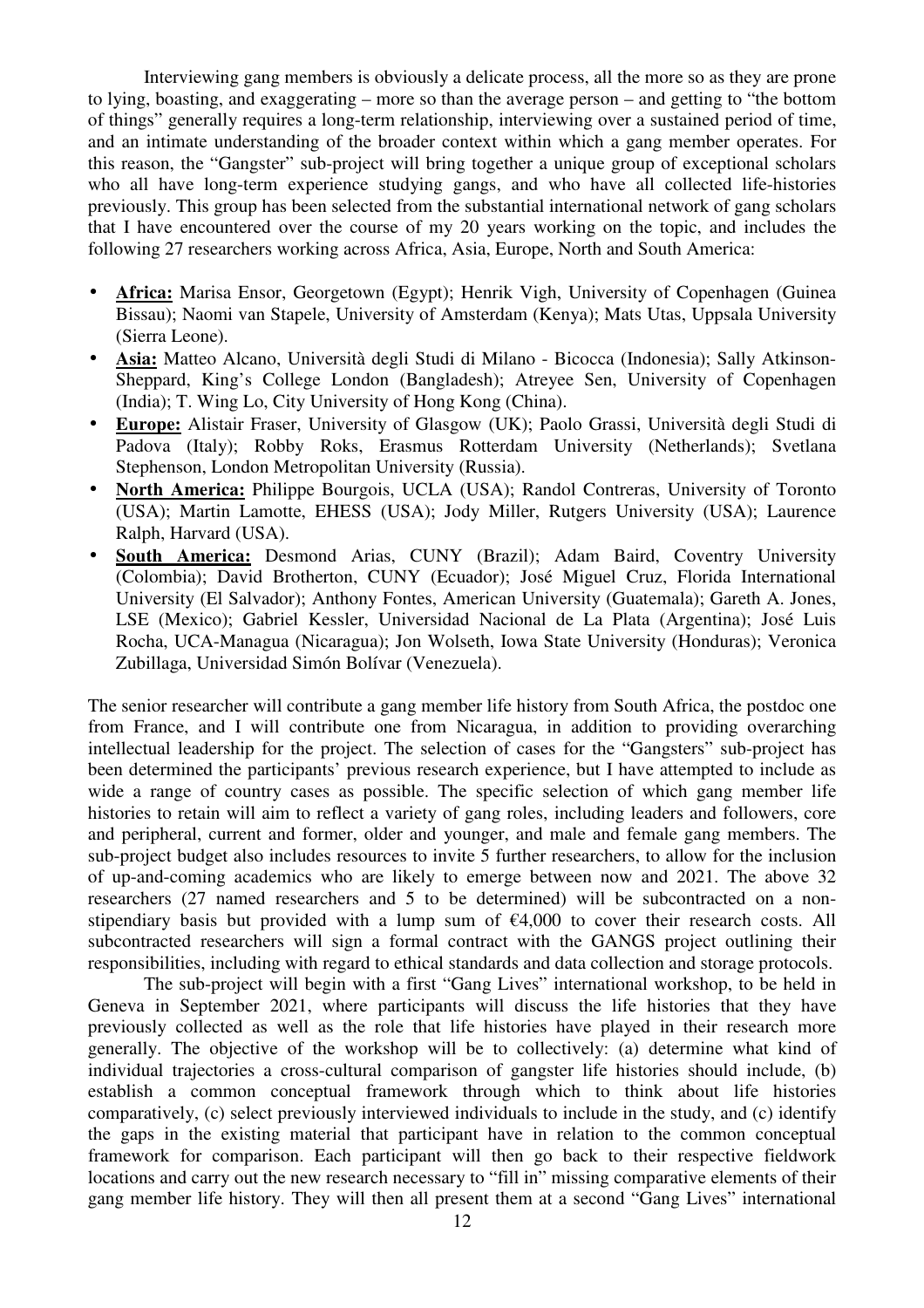workshop to be held in Geneva in September 2022, which will have as central purpose to collectively identify common trends and points of divergence between individual life histories across different contexts, and consider what they might mean both empirically and conceptually. Both "Gang Lives" workshops will involve keynote speakers drawn from the IAC (Marie-Hélène Bacqué, Robert Gay).

#### 2.3 Sub-project 3: "Ganglands"

While it is widely acknowledged that gangs are primarily urban in nature, there have been surprisingly few studies explicitly exploring the relationship between gangs and cities as particular kinds of spaces since the classic "human ecology" investigations carried out by scholars associated with the Chicago School of Sociology during the first half of the twentieth century (e.g. Thrasher, 1927; Landesco, 1929; Shaw, 1930; Shaw and McKay, 1943). The latter have generally been interpreted as arguing that poverty and marginality were organically linked to the emergence of gangs, a perspective that has almost become conventional wisdom within gang studies, despite the fact that research has shown time and again that the correlation is overstated (see Rodgers, 2010b). Most subsequent gang research has tended to view the city as little more than a contextual backdrop, at best associating the existence of what Thrasher (1927) evocatively labelled as "gangland" with specific types of urban space such as ghettos (Venkatesh, 1997), slums (Suttles, 1968), or "the street" (Reguillo Cruz, 1991; Vigil, 2002).

Such an approach does not really get to grips with the way that cities are purposefully constituted, or in other words, the nature of the wider urban political economy, can fundamentally determine the formation and evolution of gangs in ways that are just as important to apprehend as the more individual and group perspectives explored in the "Gangsters" and "Gangs" sub-projects. As Wacquant (2008) has highlighted, violence is never disconnected from the way the collective social order is constituted, and it is therefore critical to look at how violent individuals and groups such as gangs and gangsters are purposefully integrated into – rather simply outside of – mainstream social, political, economic, and morphological flows. This can for example encompass understanding the spatial morphology of ganglands and the way this conditions social and spatial mobility (Rodgers, 2012), the construction of gangs as particular objects for policy interventions (Jensen, 2006), politicians' recourse to gangs to establish local power bases (Whyte, 1943; Rodgers and Young, 2017), as well as the nature of labour markets and the opportunities provided by illegal economic activity (Bourgois, 1995; Venkatesh, 2008; Rodgers, 2017b).

As Dimitriades (2006) has pointed out, it is precisely this kind multi-scalar analysis that was at the heart of Thrasher's original concept of ganglands, as his study focused on the role played by public policy, city planning, and municipal politics in creating and maintaining such areas, thereby producing gangs as a social modality intimately bound to the urban fabric (see also Rodgers, 2017d). The "Ganglands" sub-project will take inspiration from Thrasher's original work and approach the connections between gangs and their urban contexts through an explicitly relational perspective on the way such spaces are situated within the broader city political economy (see also Koonings and Kruijt, 2007; Auyero and Berti, 2015). More specifically, it will combine traditional neighbourhood ethnography with a mix of multi-sited network tracing, policy analysis, interviewing, as well as archival research in order to systematically map out who are the key actors, institutions, and practices involved in producing and maintaining distinct types of policies that shape and affect ganglands, whether socially, economically, politically, or morphologically. The general idea is to develop a better sense of how and why particular gangland configurations exist in comparable or contrasting ways across different cities, and to determine how distinct types of relations and connections contribute to producing and maintaining particular gang iterations and trajectories under different conditions.

 The "Ganglands" sub-project will focus on the same three cities as the "Gangs" sub-project: Managua (Nicaragua), Cape Town (South Africa), and Marseille (France). This overlap will reinforce the overarching comparative insights of the GANGS project. At the same time, the choice of these cities has also been explicitly determined by a desire to look beyond "classic" gang cities.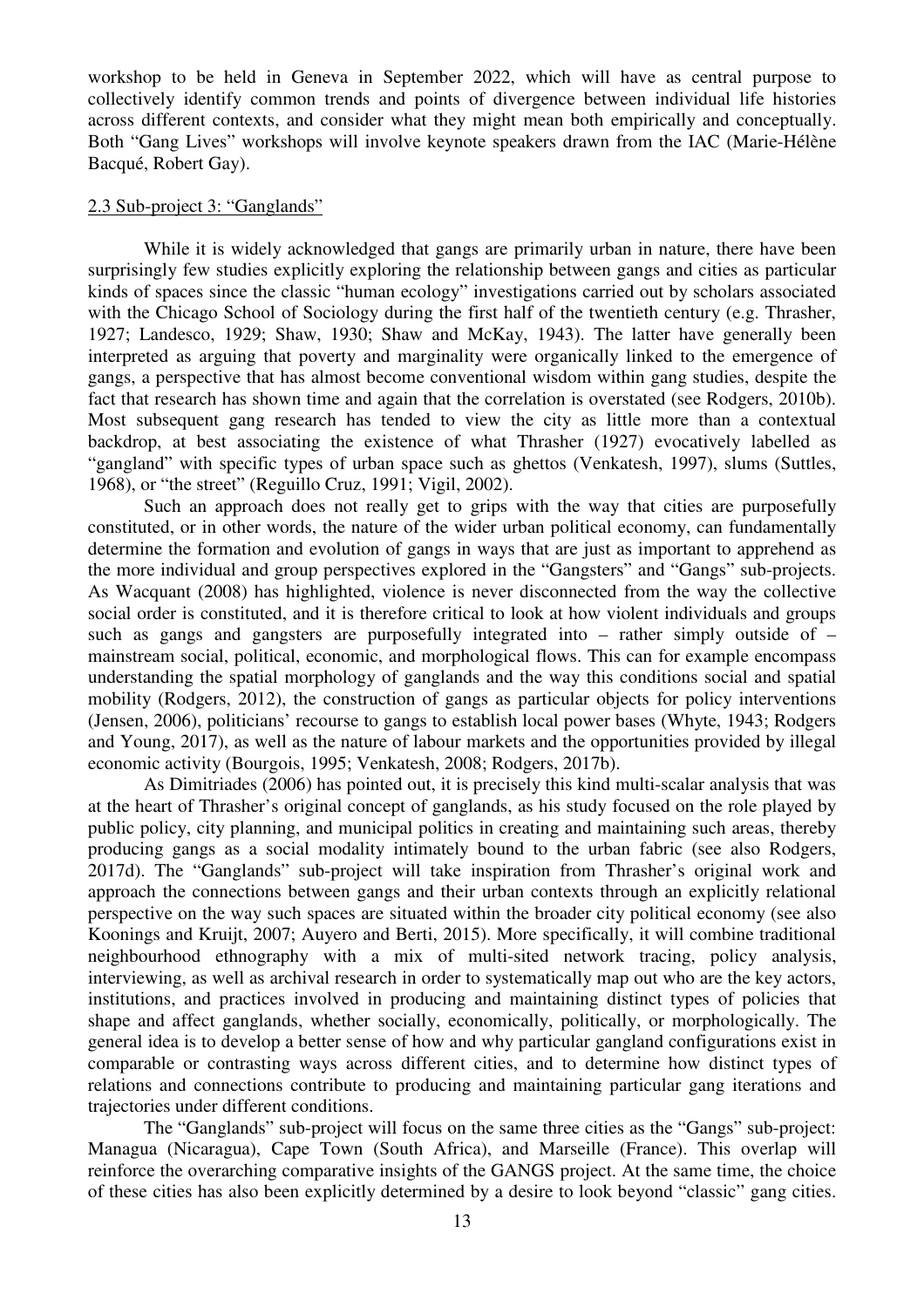Certain (generally Northern) cities, such as Chicago (Hagedorn, 2015), New York (Schneider, 1999), or Glasgow (Fraser, 2015), for example, are paradigmatically associated with gangs, and have long histories of research on the phenomenon. Indeed, the few comparative studies of gangs that have been carried out have tended to focus on such "classic" cities (see Hagedorn, 2008), and while offering numerous insights, an underlying epistemological premise of the GANGS project is that analysis needs to be broadened out to less paradigmatic cases, including in the Global South.

 Partly because this sub-project will not be researching gangs directly, but focuses on the relational political economies of Managua, Cape Town, and Marseille, it is built around 3 PhD studentships rather than more experienced researchers with prior experience of studying gangs. I will supervise the students, and the project involves both individual as well as innovative collaborative ethnographic research methods to promote a comparative perspective. The students will begin by each carrying out six months of ethnographic research in one city, before then sequentially carrying out 2 months of joint research in each city. Each student will therefore carry out 12 months of ethnographic research, and each city will be investigated ethnographically for a total of 8 months. I will visit the students in each city when they are carrying out their joint research, to provide insights from the other two GANGS sub-projects, strengthen the sense of collective situated knowledge about the three cities, and help the PhD students share the benefits of their research at local dissemination events. This will allow for a better exploration of the differences and similarities across the three cities. On the other hand, by each being primarily focused on one city, the PhD students will have the chance to develop their own independent comprehension of their city's urban dynamics, and develop their own original line of investigation and analysis, necessary for earning a PhD degree. On the other hand, the collective stays in each city will allow the PhD students to exchange notes, ideas, and to develop a more holistic narrative together through which to apprehend the three cities comparatively. This collaborative innovation is also an attempt to transcend the idiosyncrasies of the traditional "Lone Ranger" model of ethnography – whereby ethnographic research results are considered non-replicable, because extremely contingent and highly dependent on an ethnographer's particular skills set – and establish a baseline form of research validation.

## 2.4 Coda

Together, the findings of the three GANGS sub-projects on "Gangs", "Gangsters", and "Ganglands" will provide exceptionally detailed, fine-grained, and unprecedently global and holistic insights on how and why gangs emerge and evolve, under what urban conditions, and why individuals join and leave them. The perspectives from the three sub-projects will feed into a major monograph to be written by the PI that will draw on the different lines of inquiry to propose innovative, comparative, and multi-scalar analytical tools through which to re-think our understandings of gangs, gangsters, and ganglands across the world.

## 2.5 Ethical considerations

Any ethnographic research involving gangs obviously raises considerable ethical issues, whether in relation to data gathering, processing, or presentation. Research will inevitably involve observation of human beings engaging in illegal activities, interviewing about personal and sensitive issues, and in the case of the GANGS project, much of the data collection will also take place in developing countries. None of these issues are insurmountable, especially if ethnographic fieldwork is viewed first and foremost "as a dialogic *ongoing process* based on an *ethical relationship* with research participants" (Sluka, 2015: 120). The ethical foundation of the GANGS project is *non-maleficence*, or doing no harm, and protecting the safety, dignity, and privacy of research participants, both on an individual and a group level, will be a prime concern at all times. Because harm often occurs unintentionally and is multidimensional, the project will also actively integrate a process of constant reflection about ethics throughout its duration, including through the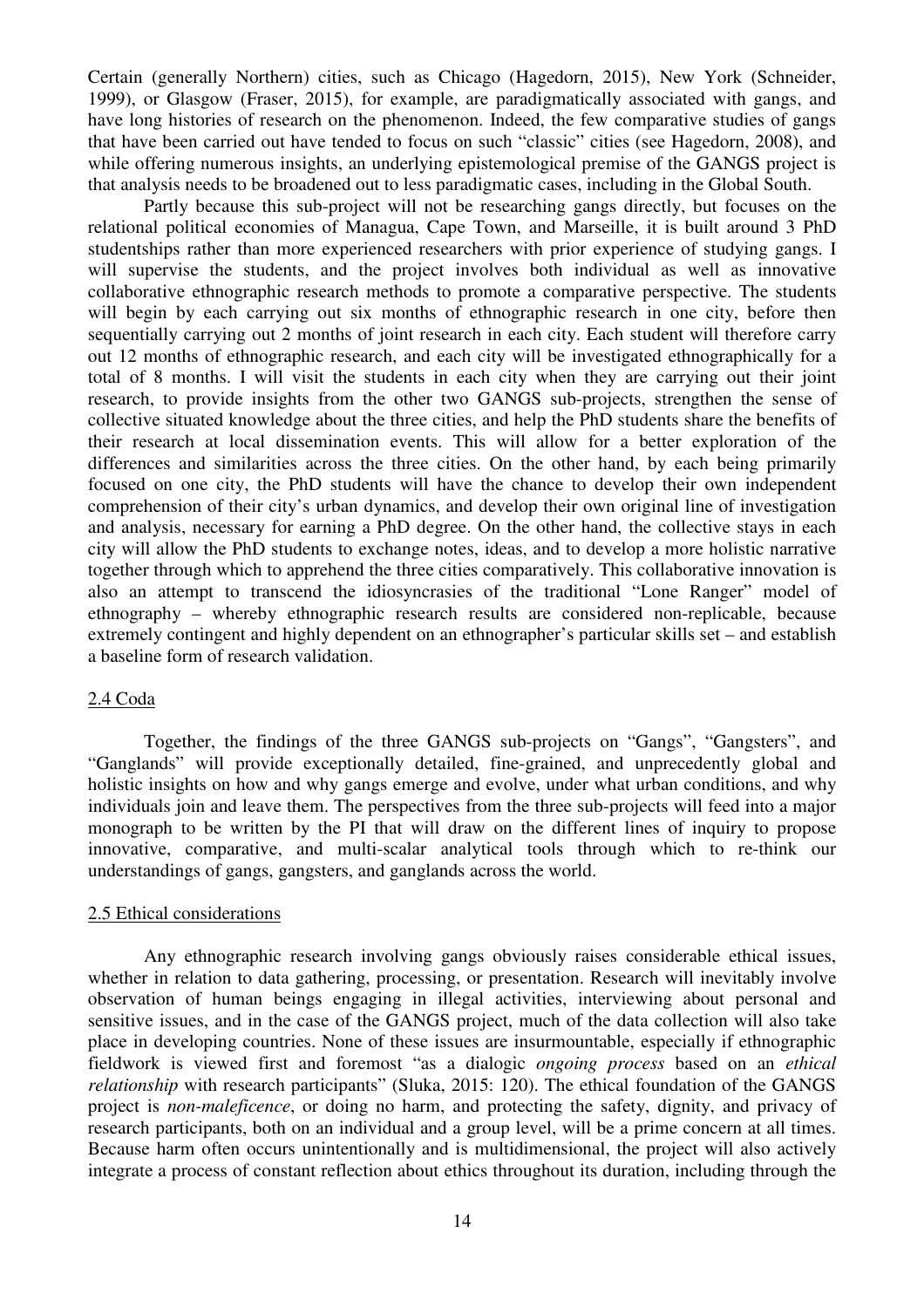regular feedback of the IAC, while project workshops and conferences will all integrate sessions specifically on ethics.

All of the project's activities will follow the Code of Ethics drawn up by the American Anthropological Association (AAA) – one of the most comprehensive in the field – and will also adhere to national guidelines for ethics in social science research when doing fieldwork, as well as the Graduate Institute of International and Development Studies' ethics, integrity, and research data management protocols. The latter provide clear guidelines regarding informed consent, the protection of both data and research participants, as well as data storage. These will be further strengthened by the fact that the GANGS project is built around researchers with solid social, cultural and linguistic knowledge of the fieldwork sites in question. Building on the PI and senior researcher's 20-year experiences of successfully conducting ethnographic research on gangs, crime, and political violence in Nicaragua and South Africa, will allow the project to anticipate many ethical quandaries, determine the potential impact of research endeavours, and assist in coherently planning fieldwork so that it respects social and cultural sensitivities and does not endanger vulnerable groups. In particular, in the latter regard, while we know that the members of the gangs we will study tend to range between 14 and 25 years of age, we will focus our attention only on those aged 18 and over.

My previous experience and accumulated knowledge will also enable the GANGS project to anticipate sensitive issues such as the limits of participant observation and the risks of complicity (see Bourgois, 1995), as well as the frequently highly situational nature of ethics in the field (see Rodgers, 2007). I know for example from my previous experiences that written forms of consent are generally not possible to obtain from gang members, so we will document verbal consent instead. This means that it will be critical to explain the GANGS project's aims and purpose in a manner that is fully intelligible to all research participants, as well as the fact that participation in the research will be voluntary and that they will have the possibility to withdraw from the research at any time during an interview or during the project as a whole. This is particularly important considering that while gangs can obviously be seen to be ethically problematic from a societal point of view – although when they are conceived as instances of resistance to forms of oppression or structural violence (see Fanon, 1990), this becomes more ambiguous – their generally subaltern status and antagonistic relationship with the authorities means that they can also be considered a very vulnerable category of person.

 Interviewing gang members about their lives, activities, and decisions obviously entails collecting sensitive personal data, and we will always prioritise our participants' safety. During fieldwork, interviews will be uploaded on secure internet platforms and subsequently deleted from computers and recorders in the field, and field notes will be kept in encrypted files or coded notebooks. Within project publications, specific names, places and events that can be used to identify individuals will be omitted or veiled, and all research participants will be pseudonymized. All sensitive material will be stored post-fieldwork in accordance with the Graduate Institute's research data storage protocol, and made publicly available on the basis of the credo "open when possible, closed when necessary". This will obviously have consequences for the extent to which the GANGS project can comply with EU data-sharing guidelines, as some of the material collected will clearly be too sensitive to be made openly accessible, and some might even be too sensitive to be stored. These are decisions that need to be balanced with the fact that the GANGS project investigates issues that are of larger societal concern. Many insights will be potentially beneficial for the societies researched, and there is therefore an ethical imperative to convey our findings to a wider audience. This is particularly important in relation to the low and lower middle-income countries of Nicaragua and South Africa, but applies equally to France, and we have planned on feedback workshops to engage in dialogue with local practitioners, planners and researchers, and disseminate our research in all of these contexts (as well as international conferences). Another critical issue here concerns representation. Gangs are frequently represented in alarmist and stereotypical manners, and we will pay particular attention to avoid such depictions. Indeed, one of the explicit aims of the GANGS project is to contribute to humanizing gangs and gangsters in order to combat their vilification.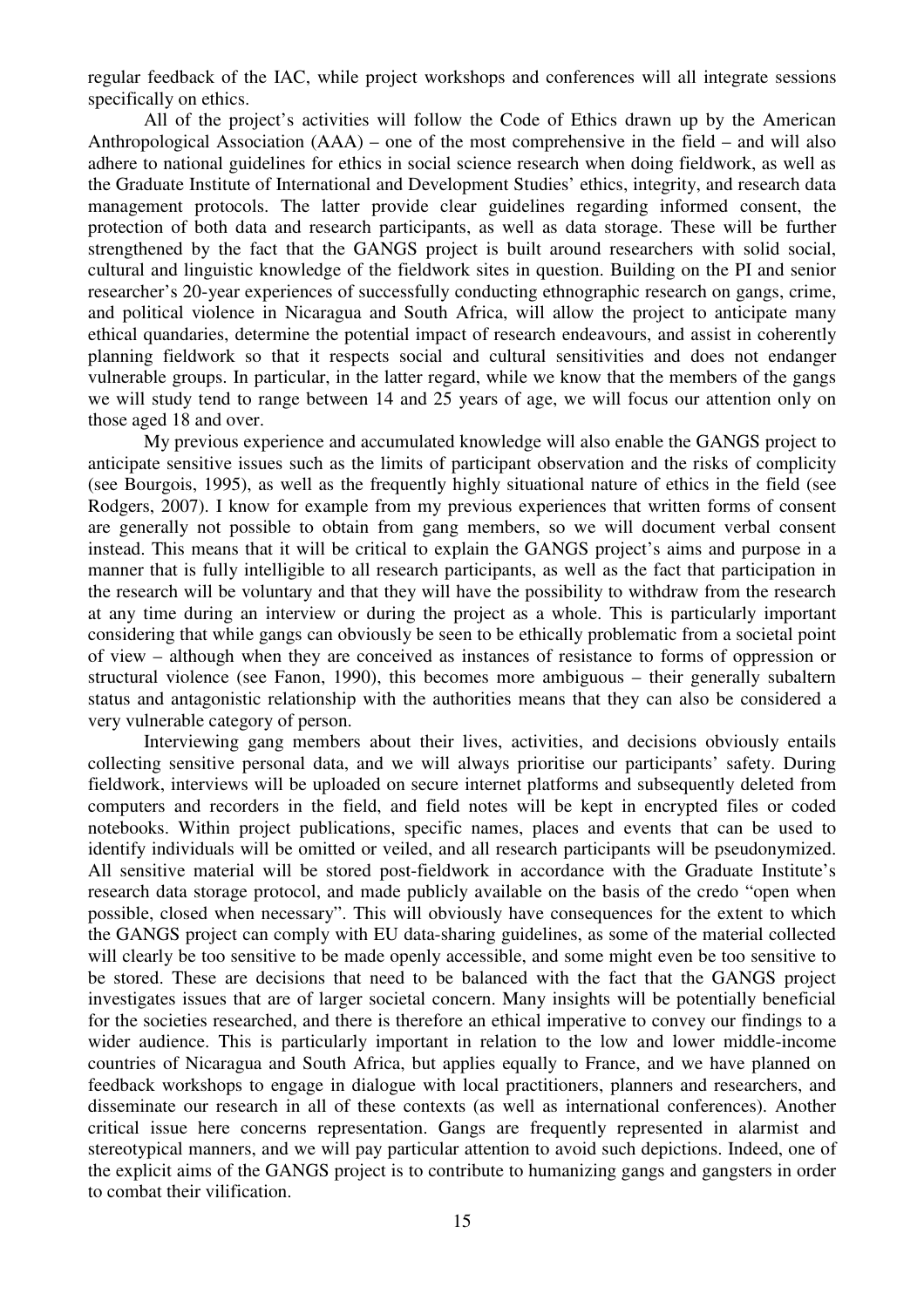Finally, studying gangs can obviously be a potentially dangerous endeavour for researchers. The PI and senior researcher both have long track records of successfully and safely carrying out ethnographic research on the topic in their respective research contexts, and will draw on this knowledge in order to carry out regular risk assessments, particularly in relation to introducing new investigators (each other) into their respective long-term research contexts. We have both shown that gang research in Nicaragua and South Africa to be possible previously, and we have both have long-standing relationships with the communities, families and the gang members we are proposing to work with, which ultimately will be the best guarantee of safety. The collaborative nature of the research in Marseille, as well as between the PhDs – even if the latter's research will not engage directly with gangs – is an added means through which to minimize practical safety risks. Such practical concerns will furthermore be constantly reflected upon retrospectively after each stage of fieldwork.

## **3.0 Timetable of project activities**

The GANGS project will begin with a public launch event in February 2019, which will include keynote contributions by IAC members Javier Auyero, Philippe Bourgois, and Mo Hume. This will be combined with a methodological workshop to prepare the first phase of the "Gangs" sub-project. In addition to the PI and the senior researcher, the entire GANGS project IAC will participate. The PI and senior researcher will then carry out two rounds of collaborative ethnographic research in Nicaragua and South Africa in 2019 and 2020. In between the two periods of fieldwork, the PI, the senior researcher, and the entire GANGS project IAC will participate in an intermediate comparison workshop in order to consider the developing comparison (IAC keynote speaker: Gareth A. Jones). After the second period of fieldwork in 2020, two feedback meetings will be held in Nicaragua and South Africa in July 2020, respectively at Managua's Universidad Centroamericana (UCA) and the University of Cape Town, to disseminate preliminary results and benefit from exchanges with local academics. The end results of the Nicaragua-South Africa comparison will also be presented at an international academic meeting (e.g. the AAA) in late 2020. The second phase of the "Gangs" sub-project will begin with a conceptual workshop to be held in Marseille in January 2021, which will be combined with a preliminary fieldwork visit. The PI, senior researcher, postdoc, and the entire GANGS project IAC will participate in the workshop, along with representatives from local research institutions. The postdoc will carry out 12 months of ethnographic fieldwork straddling 2021 and 2022, while the PI and the senior researcher will spend 2 months a year doing so in 2021, 2022, and 2023, carrying out a total of 6 months of joint ethnographic fieldwork. Preliminary results of the Marseille research will be presented at an international conference (e.g. EASA) in mid-2022. The sub-project will culminate with a dissemination workshop in Marseille in 2023 with academics, policy-makers, and other interested stake-holders. Results of the Managua-Cape Town-Marseille gang comparison will also be presented will be presented at an international conference (e.g. RC21) in late 2023. The "Gangs" project furthermore includes a series of writing retreats to write up research results collectively rather than separately, for the PI and the senior researcher in 2019 and 2020, and in 2021, 2022, and 2023 (twice) for the PI, senior researcher, and postdoc.

The "Gangsters" sub-project will begin with a "Gang Lives" international workshop, to be held in Geneva in September 2021. Project participants will then carry out their respective updating fieldwork between October 2021 and May 2022, and will write up their gang member life histories for June 2022. The PI will then offer preliminary comments and organize these, and they will be presented at a second "Gang Lives" international workshop to be held in Geneva in September 2022. Both of the conferences will involve keynote speakers (IAC members Marie-Hélène Bacqué and Robert Gay). The "Ganglands" sub-project is organized around 3 PhD studentships, which will begin in September 2019 and finish in August 2023. The PhD students will carry out 6 months of individual fieldwork in one of Managua, Cape Town, and Marseille, between September-February 2021, and rotating 2-month stints of joint fieldwork in each city between March-September 2021. The PI will visit each city in July-September 2021. As part of the PhD training, a GANGS seminar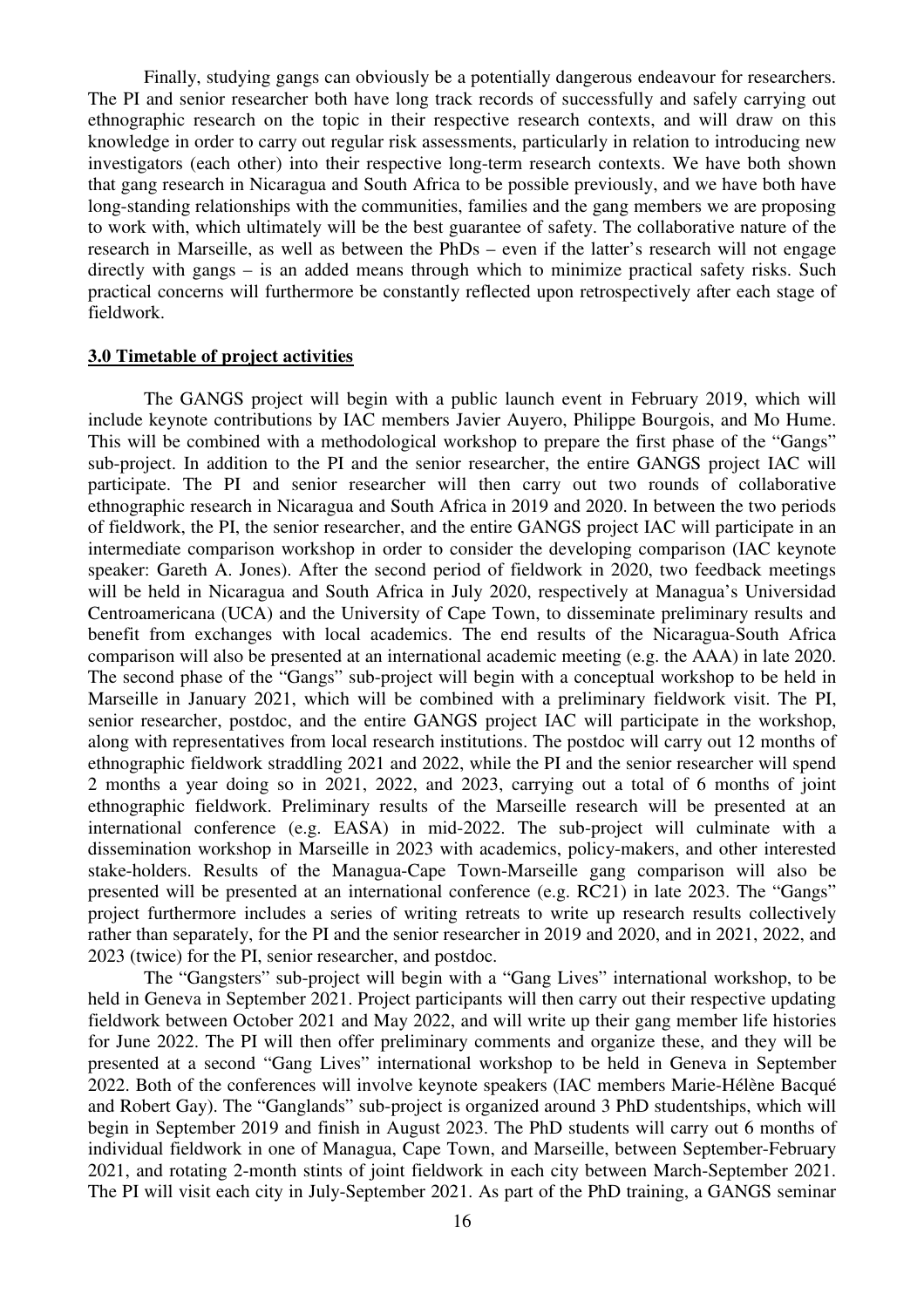series will be organized regularly at the Graduate Institute between October-December 2019, 2021, and 2022. External speakers from Europe and internationally will be invited to present, and selected invitees also be asked to comment on the work of the PhD students. The PhD students will present the joint results of their "Ganglands" comparison at an international conference (e.g. RC21) in late 2023. The GANGS project will end with a public international conference on "Gangs, Gangsters, and Ganglands" that will take place in Geneva in November 2023, to disseminate findings and solidify the international collaborations that will have developed through the GANGS project. IAC members Scott Decker, Carles Feixa, and Kees Koonings will be the conference keynote speakers. At the same time, this conference will not only be about dissemination, but it will also contribute to developing new avenues for future research based on the analytical findings of the GANGS project, through deliberation and interaction with up to 20 leading global scholars who will be specially invited to participate. After the conference, the PI will participate in two dissemination events that will be organized in Brussels and Geneva, to highlight potential international policy-relevant lessons to be drawn from the GANGS project.

|           | 2019                                                                                                                        | 2020                                                         | 2021                                                           | 2022                                                                     | 2023                                                                  |
|-----------|-----------------------------------------------------------------------------------------------------------------------------|--------------------------------------------------------------|----------------------------------------------------------------|--------------------------------------------------------------------------|-----------------------------------------------------------------------|
| January   | <b>GANGS</b> project<br>launch &                                                                                            | SP1:<br>Nicaragua-<br><b>South Africa</b>                    | SP1: Marseille<br>preliminary visit and<br>conceptual workshop | SP1: Marseille<br>fieldwork 2                                            | SP1: Marseille<br>fieldwork 3                                         |
| February  | methodological<br>workshop                                                                                                  | fieldwork 2                                                  |                                                                |                                                                          |                                                                       |
| March     |                                                                                                                             |                                                              |                                                                |                                                                          |                                                                       |
| April     |                                                                                                                             | SP1:<br>Nicaragua-<br><b>South Africa</b><br>writing retreat | SP1: Marseille<br>fieldwork 1                                  | retreat 2                                                                | SP1: Marseille writing SP1: Marseille writing<br>retreat 3            |
| May       | SP1: Nicaragua-                                                                                                             |                                                              |                                                                | SP2: Comparative life<br>histories fieldwork (PI<br>& senior researcher) |                                                                       |
| June      | South Africa<br>fieldwork 1                                                                                                 |                                                              | SP1: Marseille writing<br>retreat 1                            |                                                                          | SP1: Marseille writing<br>retreat 4 $\&$<br>dissemination<br>workshop |
| July      |                                                                                                                             | SP1:<br>Nicaragua<br>feedback<br>workshop                    |                                                                |                                                                          |                                                                       |
| August    | SP1: Nicaragua-<br>South Africa writing<br>retreat 1<br>SP1: Nicaragua-<br>South Africa mid-<br>term comparison<br>workshop | SP1: South<br>Africa<br>feedback<br>workshop                 |                                                                | International<br>conference<br>participation (EASA)                      | SP3: PhDs finish                                                      |
| September | SP3: PhDs begin                                                                                                             |                                                              | SP2: Gang Lives<br>international<br>workshop 1                 | SP2: Gang Lives<br>international<br>workshop 2                           | International<br>conference<br>participation (RC21)                   |
| October   |                                                                                                                             |                                                              |                                                                |                                                                          |                                                                       |
| November  | <b>GANGS</b> seminar<br>series                                                                                              | International<br>conference<br>participation<br>(AAA)        | <b>GANGS</b> seminar<br>series                                 | <b>GANGS</b> seminar<br>series                                           | <b>GANGS</b> International<br>Conference                              |
| December  |                                                                                                                             |                                                              |                                                                |                                                                          | <b>GANGS</b> dissemination<br>events (Brussels &<br>Geneva)           |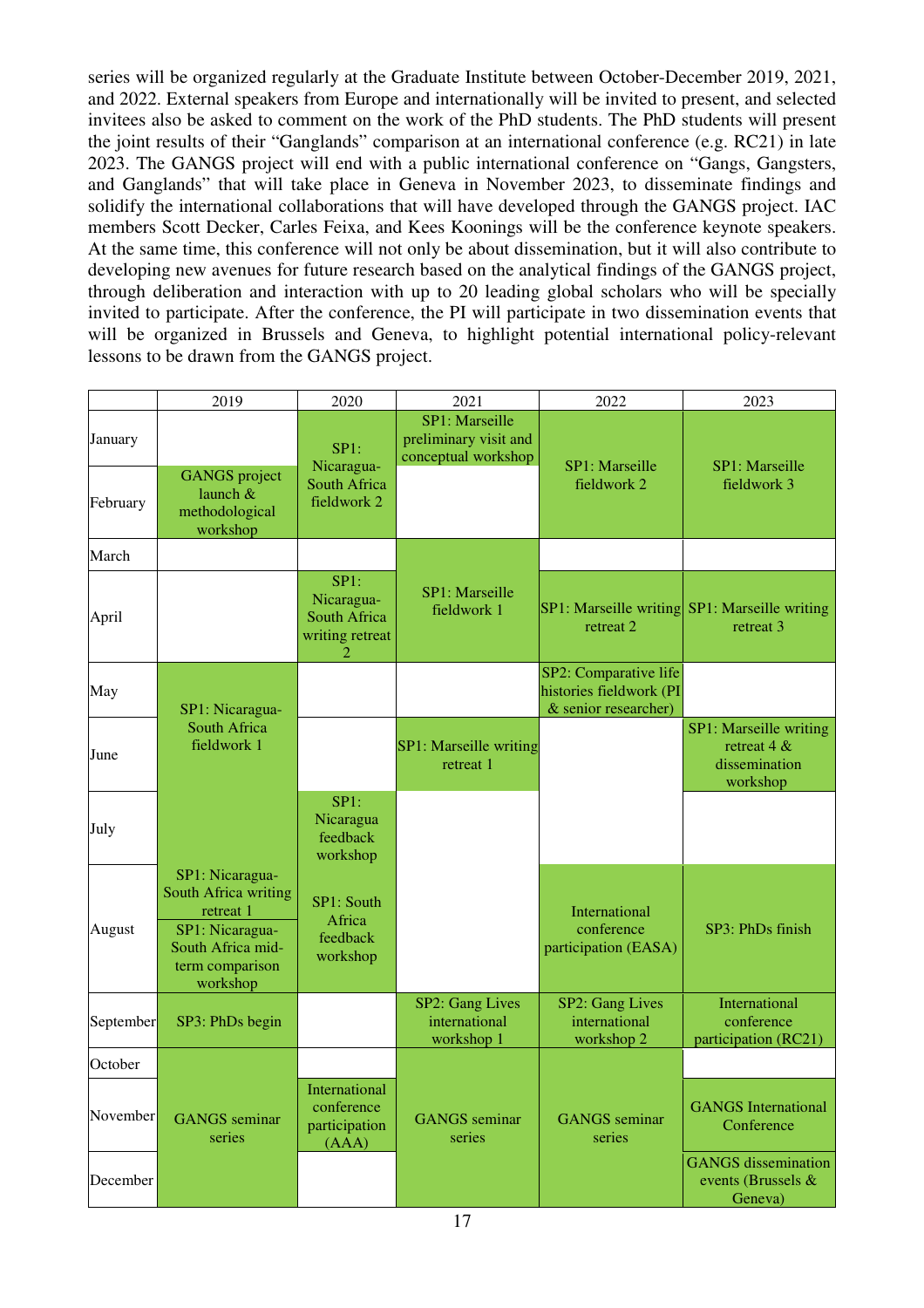## **4.0 Impact, outputs and deliverables**

The GANGS project aims to provide new knowledge and insights into global gang dynamics, and how and why gangs emerge and evolve under different conditions around the world. It includes a range of outputs, deliverables, and dissemination initiatives to share the findings and benefits of the research. These include:

- Conferences, workshops, or conference panels: The project involves a range of conferences, workshops, and conference panels that will variably aim to disseminate both information about the GANGS projects and its finding to academics, practitioners, and policy-makers. These will include organising three major international academic conferences: the two "Gang Lives" workshops, and the GANGS end-of-project conference. Specific events aimed at disseminating more policy-oriented findings of the GANGS project will also be organised in France, Nicaragua, and South Africa, to reach out to local practitioners and policy-makers, as well as Brussels and Geneva, to connect with international actors. Local feedback workshop with local academics will be organised in Nicaragua, South Africa, and Marseille, and GANGS project panels will be submitted to three major academic conference (AAA, EASA, RC21).
- Academic publications: The "Gangs" sub-project will lead to two monographs (one comparing gangs in Managua and Cape Town co-written by the PI and senior researcher, one on Marseille co-written by the PI, senior researcher, and the Marseille postdoc, and at least two journal articles (one methodological and one an overview article, co-written by the PI and the senior researcher). The "Gangsters" sub-project will give rise to a volume bringing together gang member life histories edited by the PI, as well as an associated interactive website. The PI will also write a methodological article on comparing gangster life histories. Finally, the "Ganglands" sub-project will lead to 3 doctoral theses, as well as sole-authored articles by each of the students and one co-written methodological article, while the PI will write an article reconceptualising the notion of the "gangland". In addition, the PI will write an overarching monograph offering a global overview of gang dynamics. The articles will all be published Open Access, while the books will be submitted to Oxford University Press, with a view to having them published Open Access under the terms of a CC BY-NC-ND 4.0 International license, similarly to recent volumes by Green (2016) or Andrews *et al*. (2017).
- Popular outputs: Gangs are a topic of major popular interest, and the PI will write a series of popular outputs reflecting the GANGS project's findings, to be submitted to general publicoriented magazines, newspapers and blogs such *New Left Review*, *The Guardian*, *Libération*, *Courrier International*, or *The Conversation* (UK and France), for example, as well selected outlets in Nicaragua and South Africa.
- Policy outputs: Two specially targeted policy briefs will be written, one on the dynamics of gangs in Marseille for a dual audience of the Marseille municipal authorities and local NGOs and associations, and the other distilling the key policy findings of the GANGS project for global policy-makers at international organisations in Brussels and Geneva.
- Website: The GANGS project will establish a dedicated interactive website. Regular postings covering research updates, podcasts from the field, notices of events and publications, and a blog will all be essential elements of the website. This will include a dedicated stream on research ethics. Generally, the aim will be for the GANGS project website to become a one-stop hub resource for academics, especially students, policy-makers, think-tanks, NGOs and others, working on gangs, and it will also collate information about institutions, research, and policies on the topic.

# **5.0 References**

Anderson, E., (1999), *Code of the Street: Decency, Violence, and the Moral Life of the Inner City*, New York: W. W. Norton & Co.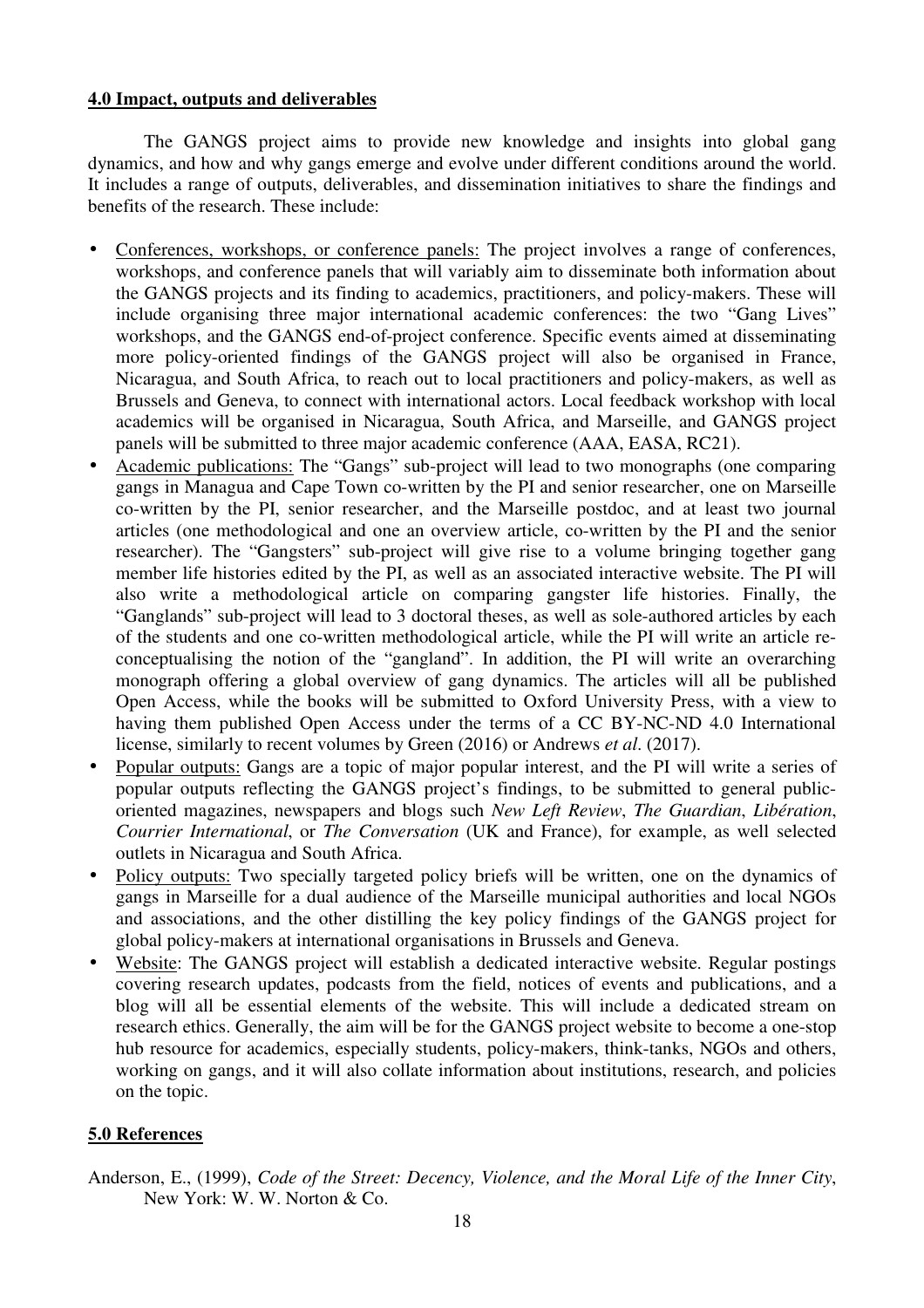- Andrews, M., L. Pritchett, and M. Woolcock, (2017), *Building State Capability: Evidence, Analysis, Action*, Oxford: Oxford University Press.
- Arias, E. D., (2006), *Drugs & Democracy in Rio de Janeiro: Trafficking, social networks, & public security*, Chapel Hill: University of North Carolina Press.
- Auyero, J., and M. F. Berti, (2015), *In Harm's Way: The Dynamics of Urban Violence*, Princeton: Princeton University Press.
- Ayling, J., (2011), "Gang change and evolutionary theory", *Crime, Law and Social Change*, 56(1): 1-26.
- Baird, A., (2017), "Becoming the 'Baddest': Masculine Trajectories of Gang Violence in Medellín", *Journal of Latin American Studies*, https://doi.org/10.1017/S0022216X17000761.
- Blake, William, (1988), *The Complete Poetry and Prose of William Blake*, newly revised edition edited by David V. Erdman, New York: Anchor Books.
- Bloch, H. A., and A. Niederhoffer, (1958), *The Gang: A Study in Adolescent Behavior*, New York, NY: Philosophical Library.
- Bourgois, P., (1995), *In Search of Respect: Selling Crack in El Barrio*, Cambridge: Cambridge University Press.
- Brenneman, R., (2012), *Homies and Hermanos: God and Gangs in Central America*, Oxford: Oxford University Press.
- Brotherton, D. C., and L. Barrios, (2004), *The Almighty Latin King and Queen Nation: Street Politics and the Transformation of a New York Gang*, New York: Columbia University Press.
- Brotherton, D. C., (2015), *Youth Street Gangs: A Critical Appraisal*, New York: Routledge.
- Cintron, R., (1998), *Angels' Town:* Chero *Ways, Gang Life, and Rhetorics of the Everyday*, Boston: Beacon Press.
- Cloward, R. A., and L. E. Ohlin, (1960), *Delinquency and Opportunity: A Theory of Delinquent Gangs*, New York: Free Press.
- Cohen, A. K., (1955), *Delinquent Boys: The Culture of the Gang*, Glencoe: Free Press.
- Contreras, R., (2013), *The Stickup Kids: Race, drugs, violence, and the American dream*. Berkeley: University of California Press.
- Covey, H. C., (2003), *Street Gangs Throughout the World*, Springfield: Charles C. Thomas Publisher.
- Curry, G. D., S. H. Decker, and D. C. Pyrooz, (2014), *Confronting Gangs: Crime and Community*, 3rd edition, Oxford: Oxford University Press.
- Decker, S. H., and D. Pyrooz, (2012), "Contemporary Gang Ethnographies", in F. T. Cullen and P. Wilcox (eds.), *The Oxford Handbook of Criminological Theory*, Oxford: Oxford University Press.
- Decker, S. H., and D. Pyrooz (eds.), (2015), *Handbook of Gangs and Gang Responses*, New York: Wiley.
- Decker, S. H., and B. Van Winkle, (1996), *Life in the Gang: Family, Friends and Violence*, New York: Cambridge University Press.
- Decker, S. H., and F. M. Weerman (eds.), (2005), *European Street Gangs and Troublesome Youth Groups*, Lanham: Alta Mira Press.
- DeFleur, L. B., (1970), *Delinquency in Argentina: A Study of Córdoba's Youth*, Pullman, SE: Washington State University.
- Densley, J., (2013), *How Gangs Work: An Ethnography of Youth Violence*, New York: Palgrave Macmillan.
- Dimitriadis, G., (2006), "The Situation Complex: Revisiting Frederic Thrasher's The Gang: A Study of 1,313 Gangs in Chicago", *Cultural Studies - Critical Methodologies*, 6(3): 335- 353.
- Durán, R. J., (2013), *Gang Life in Two Cities: An Insider's Journey*, New York: Columbia University Press.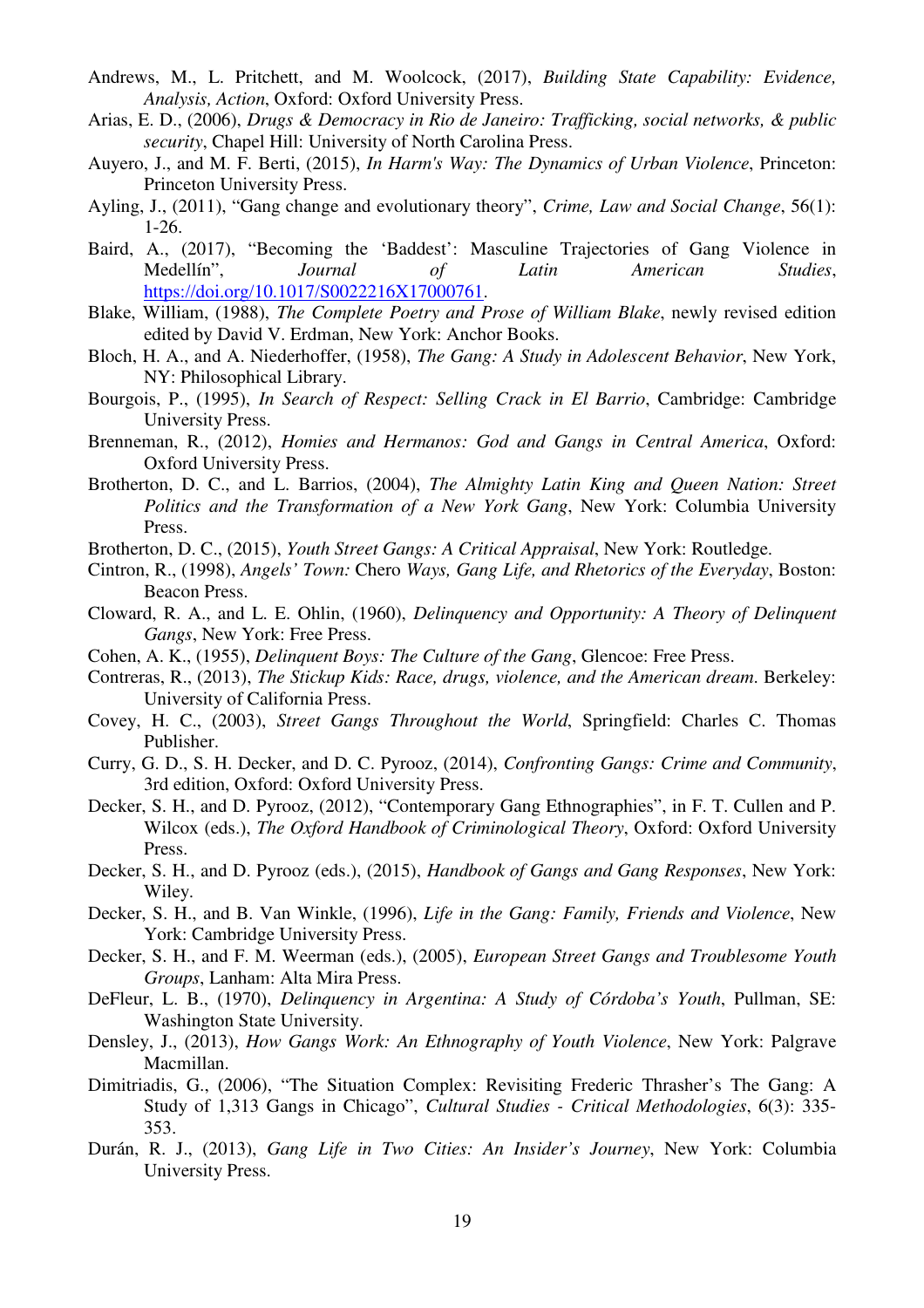- Esbensen, F.-A., and C. L. Maxson (eds.), (2012), *Youth Gangs in International Perspective: Results from the Eurogang Program of Research*, New York: Springer.
- Esbensen, F.-A., and F. M. Weerman, (2005), "Youth gangs and troublesome youth groups in the United States and the Netherlands: A cross-national comparison", *European Journal of Criminology*, 2(1): 5-37.
- Fanon, F., (1990), *The Wretched of the Earth*, London: Penguin.
- Feixa, C., (1998), *De Jóvenes, Bandas y Tribus: Antropologia de la Juventud*, Barcelona: Ariel.
- Ferrell, J., and M. S. Hamm, (1998), *Ethnography at the Edge: Crime, Deviance, and Field Research*, Boston: Northeastern University Press.
- Fischer, C., (1975), "Toward a subcultural theory of urbanism", *American Journal of Sociology*, 80: 1319-1330.
- Fraser, A., (2015), *Urban Legends: Gang Identity in the Post-Industrial City*, Oxford: Oxford University Press.
- Fraser, A., (2017), *Gangs and Crime: Critical Alternatives*, London: Sage.
- Fraser, A., and J. M. Hagedorn, (2016), "Gangs and a global sociological imagination", *Theoretical Criminology*, http://dx.doi.org/10.1177/1362480616659129.
- Gay, R., (2005), *Lucia: testimonies of a Brazilian drug dealer's woman*, Philadelphia: Temple University Press.
- Gay, R., (2015), *Bruno: Conversations with a Brazilian Drug Dealer*, Durham: Duke University Press.
- Green, D., (2016), *How Change Happens*, Oxford: Oxford University Press.
- Gutiérrez Rivera, L., (2013), *Territories of Violence: State, Marginal Youth, and Public Security in Honduras*, New York: Palgrave.
- Hagedorn, J. M., (1988), *People and Folks: Gangs, Crime and the Underclass in a Rustbelt City*, Chicago: Lakeview Press.
- Hagedorn, J. M., (2007), "Introduction: Globalization, Gangs, and Traditional Criminology", in J. M. Hagedorn (ed.), *Gangs in the Global City: Alternatives to Traditional Criminology*, Urbana and Chicago: University of Illinois Press.
- Hagedorn, J. M., (2008), *A World of Gangs: Armed Young Men and Gangsta Culture*, Minneapolis: University of Minnesota Press.
- Hagedorn, J. M., (2015), *The Insane Chicago Way: The Daring Plan by Chicago Gangs to Create a Spanish Mafia*, Chicago: University of Chicagp Press.
- Hazelhurst, C., and K. Hazelhurst, (1998), "Gangs in Cross-Cultural Perspective", in K. Hazelhurst and C. Hazelhurst (eds.), *Gangs and Youth Subcultures: International Explorations*, New Brunswick and London: Transaction Publishers.
- Hazen, J. M., and D. Rodgers, (eds.), (2014), *Global Gangs: Street Violence across the World*, Minneapolis: University of Minnesota Press.
- Hume, M., (2007), "(Young) men with big guns: Reflexive encounters with violence and youth in El Salvador", *Bulletin of Latin American Research*, 26(4): 480-496.
- Jensen, S., (2000), "Of drug dealers and street gangs: power, mobility, and violence on the Cape Flats", *Focaal: Tijdschrift voor Antropologie*, 36: 105-116
- Jensen, S., (2004), "Claiming community: local politics on the Cape Flats, South Africa", *Critique of Anthropology*, 24(2): 179-207.
- Jensen, S., (2006), "Capetonian back streets: Territorializing young men", *Ethnography*, 7(3): 275- 301.
- Jensen, S., (2008), *Gangs, Politics and Dignity in Cape Town*, Chicago: University of Chicago Press.
- Jensen, S., (2010), "The security and development nexus in Cape Town: War on gangs, counterinsurgency and citizenship", *Security Dialogue*, 41(1): 77-97.
- Jensen, S., (2012), "Youth Violence: Sources and Solutions in South Africa", *Journal of Southern African Studies*, 38(4): 1017-1019.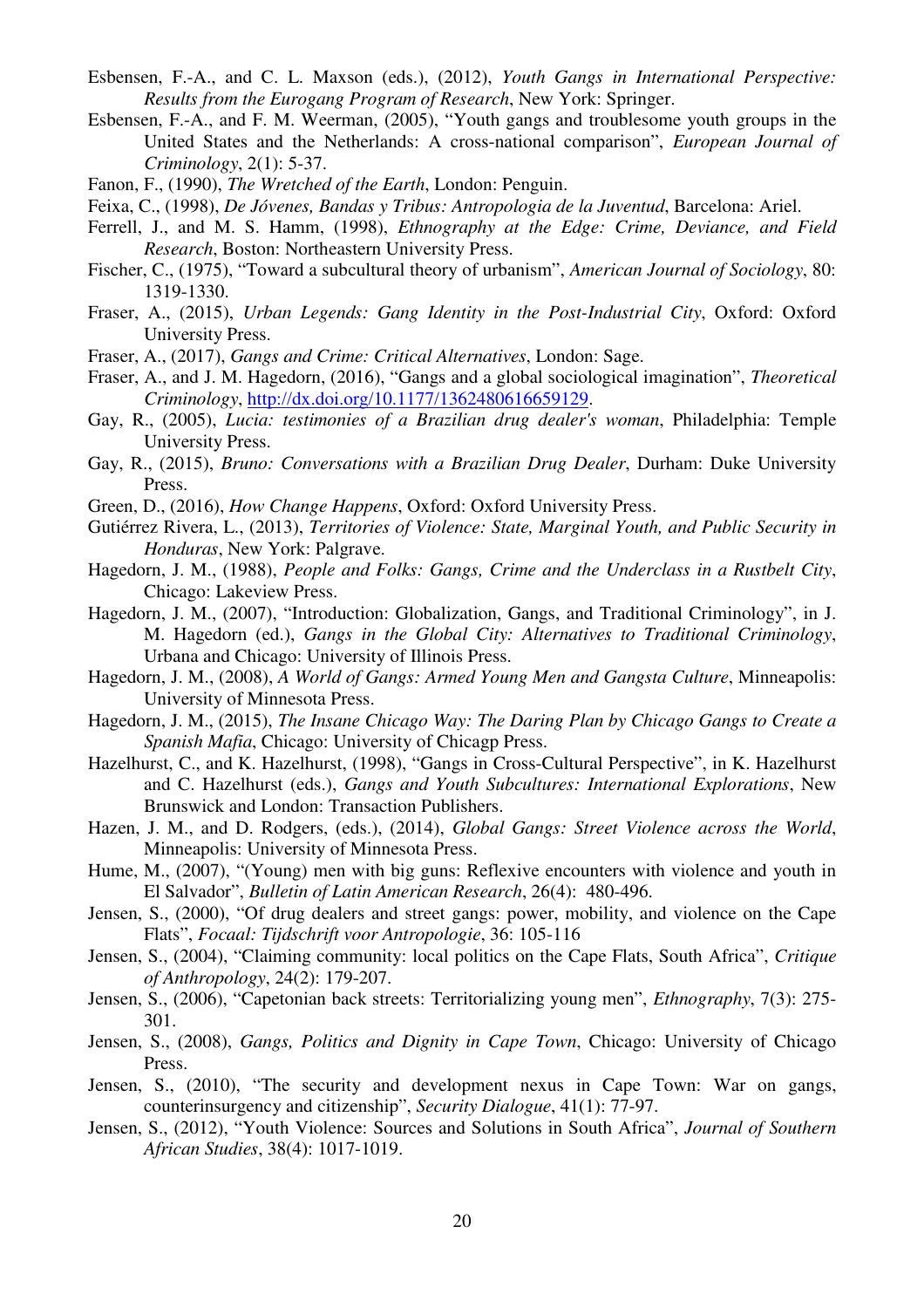- Jensen, S., (2014), "Intimate Connections: Gangs and the Political Economy of Urbanization in South Africa", in J. M. Hazen and D. Rodgers (eds.), *Global Gangs: Street Violence across the World*, Minneapolis: University of Minnesota Press.
- Jensen, S., and D. Rodgers, (2008), "Revolutionaries, barbarians, or war machines? Gangs in Nicaragua and South Africa", in C. Leys and L. Panitch (eds.), *Socialist Register 2009: Violence Today – Actually Existing Barbarism*, London: Merlin.
- Johnson-Hanks, J., (2002), "On the Limits of the Life Cycle in Ethnography: Toward a Theory of Vital Conjunctures", *American Anthropologist*, 104(3): 865-880.
- Jones, G. A., (2014), "Hecho en Mexico: Gangs, identities and the politics of public security", in J. M. Hazen and D. Rodgers (eds.), *Global Gangs: Street Violence across the World*, Minneapolis: University of Minnesota Press.
- Jütersonke, O., R. Muggah, and D. Rodgers, (2009), "Gangs, Urban Violence, and Security Interventions in Central America", *Security Dialogue*, 40(4–5): 373–397.
- Katz, J., and C. Jackson-Jacobs, (2004), "The Criminologists' Gang", in C. Sumner (ed.), *The Blackwell Companion to Criminology*, Oxford: Blackwell.
- Keiser, R. L., (1969), *The Vice Lords: Warriors of the Street*, New York: Holt, Rinehart and Winston.
- Kessler, G., (2004), *Sociología del Delito Amateur*, Buenos Aires: Editorial Paidos.
- Klein, M. W., (1995), *The American Street Gang: Its Nature, Prevalence, and Control*, New York: Oxford University Press.
- Klein, M. W., H.-J. Kerner, C. L. Maxson, and E. G. M. Weitekamp (eds.), (2001), *The Eurogang Paradox: Street Gangs and Youth Groups in the U.S. and Europe*, Amsterdam: Kluwer.
- Klein, M. W., and C. L. Maxson, (2006), *Street Gang Patterns and Policies*, New York: Oxford University Press.
- Klein, M. W., F. M. Weerman, and T. P. Thornberry, (2006), "Street gang violence in Europe", *European Journal of Criminology*, 3(4): 413-437.
- Kokoreff, M., (2003), *La Force des Quartiers: De la Délinquance à l'Engagement Politique*, Paris: Payot.
- Kontos, L., and D. C. Brotherton (eds.), (2008), *Encyclopedia of Gangs*, Westport: Greenwood Press.
- Koonings, K., and D. Kruijt (eds.), (2007), *Fractured Cities: Social Exclusion, Urban Violence and Contested Spaces in Latin America*, London: Zed.
- Kuper, A., (2002), "Comparison and contextualization: Reflections on South Africa", in A. Gingrich and R. G. Fox (eds.), *Anthropology, by Comparison*, London: Routledge.
- Landesco, J., (1929), *Organized Crime in Chicago (Part III of the Illinois Crime Survey)*, Chicago: University of Chicago Press.
- Lazar, S., (2012), "Disjunctive comparison: Citizenship and trade unionism in Bolivia and Argentina", *Journal of the Royal Anthropological Institute*, 18(2): 349–368.
- Lepoutre, D. (1997), *Cœur de Banlieue: Codes, Rites et Langages*, Paris: Éditions Odile Jacob.
- Levenson, D., (2013), *Adiós niño: The gangs of Guatemala City and the politics of death*, Durham: Duke University Press.
- Madzou, L., and M.-H., Bacqué, (2008), *J'étais un Chef de Gang*, Paris: La Découverte/Poche.
- Manwaring, M. G., (2005), *Street Gangs: The New Urban Insurgency*, Carlisle: US Army War College.
- Mauger, G., (2006), *Les bandes, le milieu et la bohème populaire: Etudes de sociologie de la déviance des jeunes des classes populaires (1975-2005)*, Paris: Belin.
- Maxson, C. L., and F.-A. Esbensen (eds.), (2016), *Gang Transitions and Transformations in an International Context*, New York: Springer.
- McFarlane, C., (2010), "The comparative city: Knowledge, learning, urbanism", *International Journal of Urban and Regional Research*, 34(4): 725–742.
- Miller, J., (2001), *One of the Guys: Girls, Gangs, and Gender*, New York: Oxford University Press.
- Mintz, S., (1979), "The Anthropological Interview and the Life History", *Oral History Review*, 7(1): 18-26.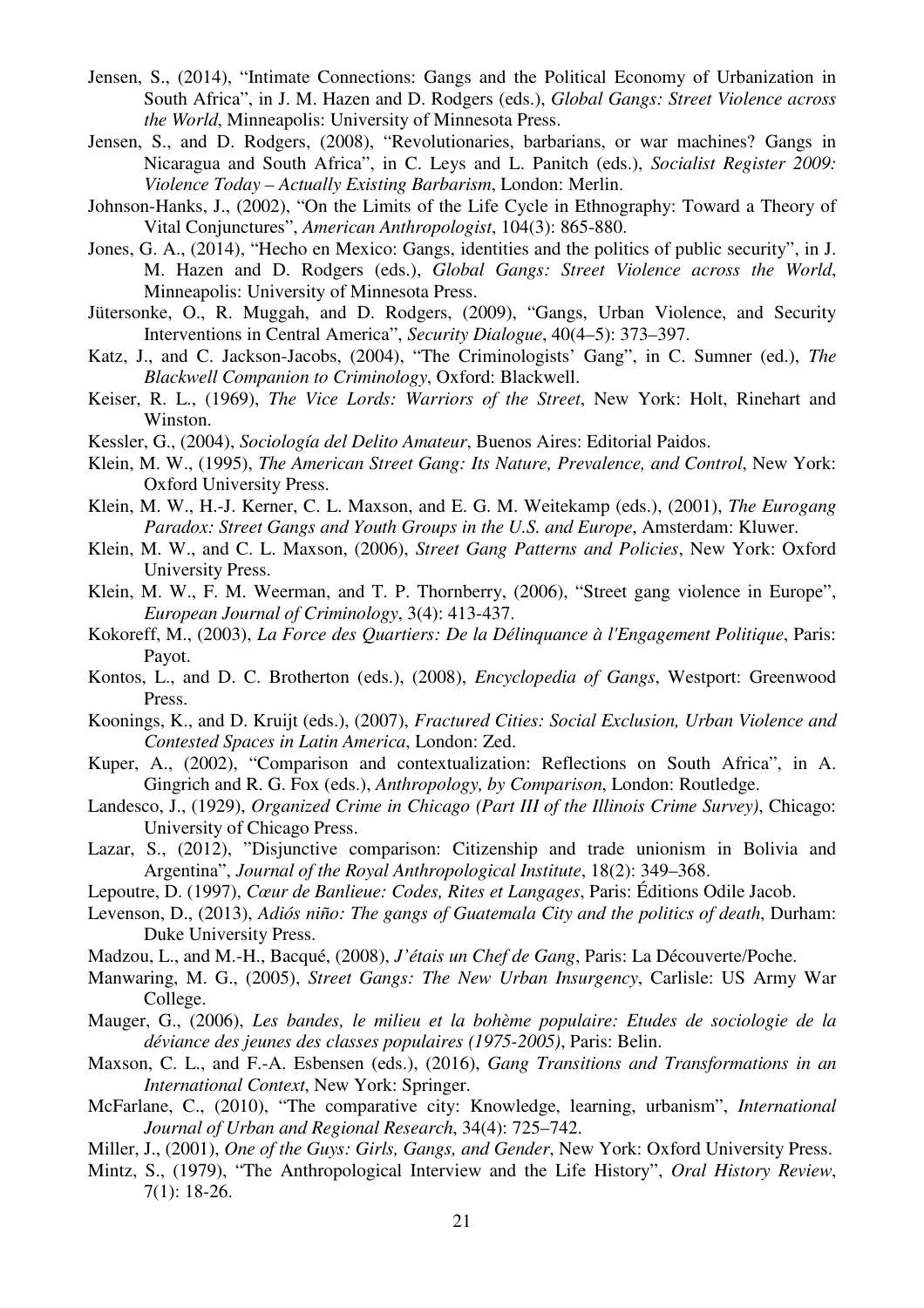- Mohammed, M., and L. Mucchielli (eds.), (2007), *Les bandes de jeunes: Des 'blousons noirs' à nos jours*, Paris: La Découverte.
- Mohammed, M. (2011), *La formation des bandes: Entre la famille, l'école et la rue*, Paris: Presses Universitaires de France.
- Montel L., (2007), "Le port illicite: Les espaces portuaires marseillais face au crime organisé", in M. Kokoreff, M. Péraldi, M. Weinberger, (eds.), *Economies criminelles et mondes urbains*, Paris: Presses universitaires de France.
- Moore, J. W., (1978), *Homeboys: Gangs, Drugs and Prison in the Barrios of Los Angeles*, Philadelphia: Temple University Press.
- Moore, J. W., (1991), *Going Down to the Barrio: Homeboys and Homegirls in Change*, Philadelphia, Temple University Press.
- Mucchielli, L., et E. Raquet (eds.), (2016), *Délinquances, Police, Justice: Enquêtes à Marseille et en région PACA*, Aix-en-Provence: Presses Universitaires de Provence.
- Núñez, J. C., (1996), *De la Ciudad al Barrio: Redes y Tejidos Urbanos en Guatemala, El Salvador y Nicaragua*, Ciudad de Guatemala, Universidad Rafael Landívar/PROFASR.
- Padilla, F., (1992), *The Gang as an American Enterprise*, New Brunswick: Rutgers University Press.
- Panfil, V. R., (2017), *The Gang's All Queer: The lives of Gay Gang Members*, New York: New York University Press.
- Pickering, J., K. Kintrea, and J. Bannister, (2012), "Invisible Walls and Visible Youth: Territoriality among Young People in British Cities", *Urban Studies*, 49(5): 945-960.
- Pujol., P., (2016), *La Fabrique du Monstre: 10 ans d'immersion dans les quartiers nord de Marseille, parmi les plus inégalitaires de France*, Paris: Les Arènes.
- Reguillo Cruz, R., (1991), *En la calle otra vez: Las bandas, Identidad urbana y usos de la comunicación*, Tlaquepaque, Jalisco: ITESO.
- Rios, V. M., (2011), *Punished: Policing the Lives of Black and Latino Boys*. New York: New York University Press.
- Robinson, J., (2002), "Global and World Cities: A View from Off the Map", *International Journal of Urban and Regional Research*, 26(3): 531-554.
- Robinson, J., (2011), "Cities in a world of cities: The comparative gesture", *International Journal of Urban and Regional Research*, 35(1): 1-23.
- Robinson, J., (2016), "Thinking cities through elsewhere: Comparative tactics for a more global Urban Studies", *Progress in Human Geography*, 40(1): 3–29.
- Rocha, J.-L., (2007), *Lanzando piedras, fumando "piedras": Evolución de las pandillas en Nicaragua 1997-2006*, Cuaderno de Investigación No. 23, Managua: UCA Publicaciones.
- Rocha, J.-L., (2013), *Violencia Juvenil y Orden Social en el Reparto Schick: Juventud Marginada y Relación con el Estado*, discussion paper no. IDB-DP-308, Washington: Inter-American Development Bank.
- Rodgers, D., (1997), "Un antropólogo-pandillero en un barrio de Managua", *Envío,* 184: 10-16.
- Rodgers, D., (1999), *Youth Gangs and Violence in Latin America and the Caribbean: A Literature Survey*, *Latin America and Caribbean Region Sustainable Development* Urban Peace Program *working paper* no. 4, Washington, DC: World Bank.
- Rodgers, D., (2003), "'Vivemos em um estado do siege': Violência, crime e gangues em Nicarágua urbano pos-conflito", *Sexta Feira: Antropologia, Artes e Humanidades*, 7: 58-67.
- Rodgers, D., (2006a), "Living in the shadow of death: Gangs, violence, and social order in urban Nicaragua, 1996-2002", *Journal of Latin American Studies*, 38(2): 267-92.
- Rodgers, D., (2006b), "Cuando la pandilla se pone mala: Violencia juvenil y cambio social en Nicaragua", *Etnografías Contemporáneas*, 2(2): 75-98.
- Rodgers, D., (2006c),"The state as a gang: Conceptualising the governmentality of violence in contemporary Nicaragua", *Critique of Anthropology*, 26(3): 315-30.
- Rodgers, D., (2007a), "Joining the gang and becoming a broder: The violence of ethnography in contemporary Nicaragua", *Bulletin of Latin American Research*, 27(4): 444-61.
- Rodgers, D., (2007b), "Pandillas y maras: Protagonistas y chivos expiatorios", *Envío*, 309: 39-46.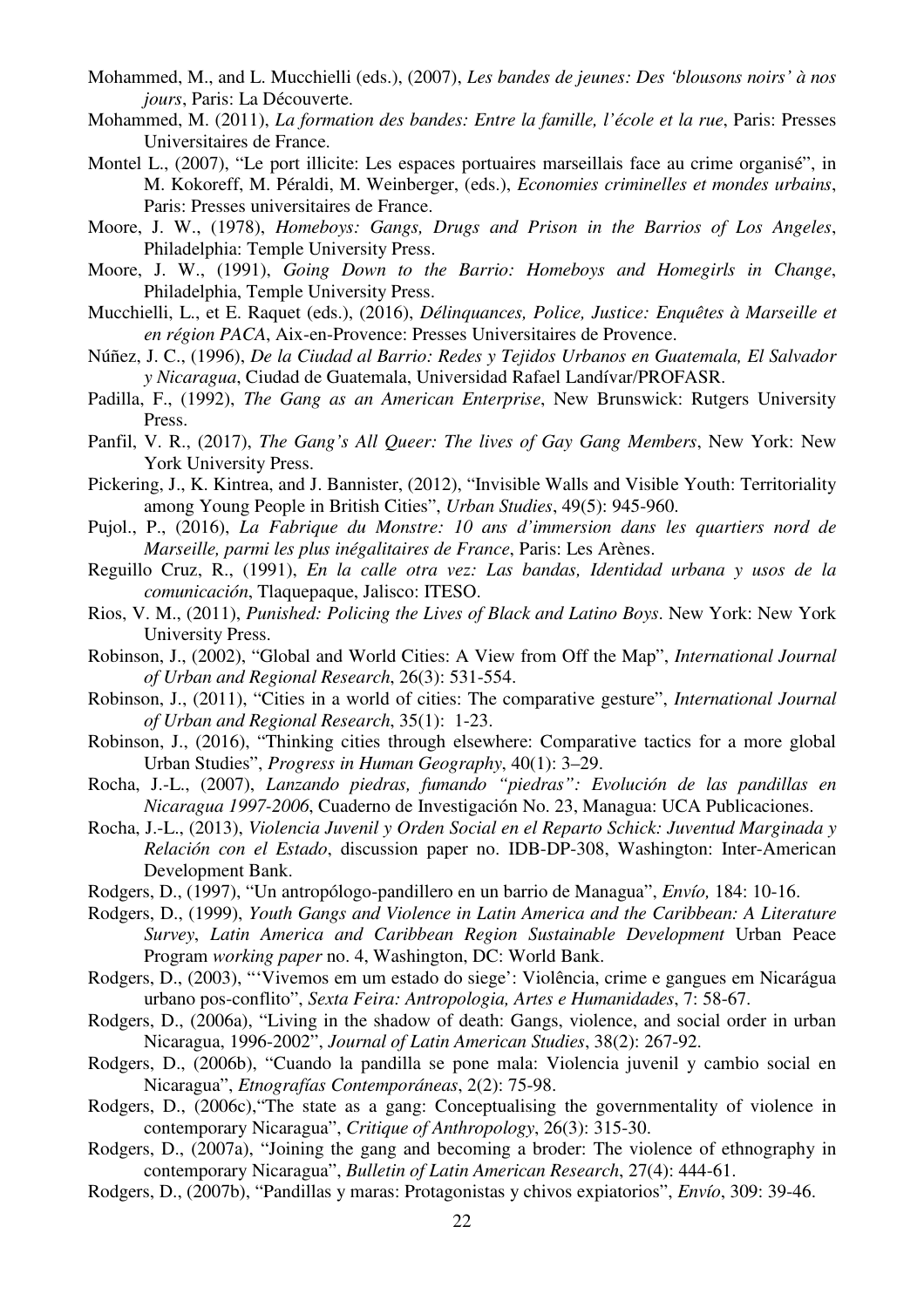- Rodgers, D., (2007c), "When vigilantes turn bad: Gangs, violence, and social change in urban Nicaragua", in D. Pratten and A. Sen (eds.), *Global Vigilantes*, London: Hurst.
- Rodgers, D., (2009a), "Slum wars of the 21st century: Gangs, Mano Dura, and the new urban geography of conflict in Central America", *Development and Change*, 40(5): 949-976.
- Rodgers, D., (2009b), "Les bandes comme stratégie de « survie sociale » au Nicaragua", in Gilles Bataillon & Denis Merklen (eds.), *L'Expérience des Situations-Limites*, Paris: Karthala.
- Rodgers, D., (2010a), "Génèse d'un Gangster? De la pandilla au cartelito au Nicaragua post-Sandiniste", *Problèmes d'Amérique Latine*, 76: 61-76.
- Rodgers, D., (2010b), "Urban violence is not (necessarily) a way of life: Towards a political economy of conflict in cities", in J. Beall, B. Guha-Khasnobis, and R. Kanbur (eds.), *Urbanization and Development: Multidisciplinary Perspectives*, Oxford: Oxford University Press**.**
- Rodgers, D., (2012), "Haussmannization in the Tropics: Abject Urbanism and Infrastructural Violence in Nicaragua", *Ethnography*, 13(4): 411–36.
- Rodgers, Dennis, (2014), "From 'broder" to 'don': Methodological reflections on longitudinal gang research in Nicaragua, 1996-2014", keynote presentation to the FSW50 conference on "Anthropologists at Work: Challenges and dilemmas of qualitative fieldwork methodologies in sensitive settings", Utrecht University, The Netherlands, 3 July.
- Rodgers, D., (2015), "The moral economy of murder: Violence, death, and social order in gangland Nicaragua", in J. Auyero, P. Bourgois, and N. Scheper-Hughes (eds.), *Violence at the Urban Margins*, Oxford: Oxford University Press.
- Rodgers, D., (2016a), "Critique of urban violence: Bismarckian transformations in contemporary Nicaragua", *Theory, Culture, and Society*, 33(7-8): 85-109.
- Rodgers, D., (2016b), "The gangster imaginary: Towards a transgressive topography of urban violence", IJURR lecture delivered to the ISA-RC21 annual conference, Mexico City, Mexico, 21-23 July, http://www.ijurr.org/lecture/2016-dennis-rodgers/.
- Rodgers, D., (2016c), "La Mystique mara: Bandes, barbarisme, et 'antipolitique' en Amérique Centrale", in C. Duterme, A. Mira & M. Giraldou (eds.), *Mauvais Sujets dans les Amériques*, Toulouse: Presses universitaires du Midi.
- Rodgers, D., (2017a), "Of pandillas, pirucas, and Pablo Escobar in the barrio: Change and continuity in Nicaraguan gang violence", in S. Huhn and H. Warnecke (eds.), *Politics and History of Violence and Crime in Central America*, New York: Palgrave.
- Rodgers, D., (2017b), "Why do drug dealers live with their moms? Contrasting views from Chicago and Managua", *Focaal – Journal of Global and Historical Anthropology*, 78: 102-114.
- Rodgers, D., (2017c), "Drug booms and busts: Poverty and prosperity in a Nicaraguan narco*barrio*", *Third World Quarterly*, http://dx.doi.org/10.1080/01436597.2017.1334546.
- Rodgers, D., (2017d), "Re-assessing the empirical and theoretical relevance of Frederic Thrasher's The Gang: A Study of 1,313 Gangs in Chicago", paper presented to the workshop "The enduring relevance of the Chicago School of Sociology for contemporary urban studies", University of Amsterdam, the Netherlands, 16-17 March, http://urbanstudies.uva.nl/binaries/content/assets/subsites/centre-for-urbanstudies/blog/rodgers-on-thrasher.pdf?1494421398408.
- Rodgers, D., (2017e), "Bróderes in arms: Gangs and the socialization of violence in Nicaragua", *Journal of Peace Research*, 54(5): 648-660.
- Rodgers, D., and A. Baird, (2015), "Understanding gangs in contemporary Latin America", in S. Decker and D. Pyrooz (eds.), *Handbook of Gangs and Gang Responses*, New York: Wiley.
- Rodgers, D., and J. M. Hazen, (2014), "Introduction: Gangs in a Global Comparative Perspective", in J. M. Hazen and D. Rodgers (eds.), *Global Gangs: Street Violence across the World*, Minneapolis: University of Minnesota Press.
- Rodgers, D., and S. Jensen, (2015), "The problem with templates: Learning from organic gangrelated violence reduction", *Stability: International Journal of Security & Development*,  $4(1): 1-16.$